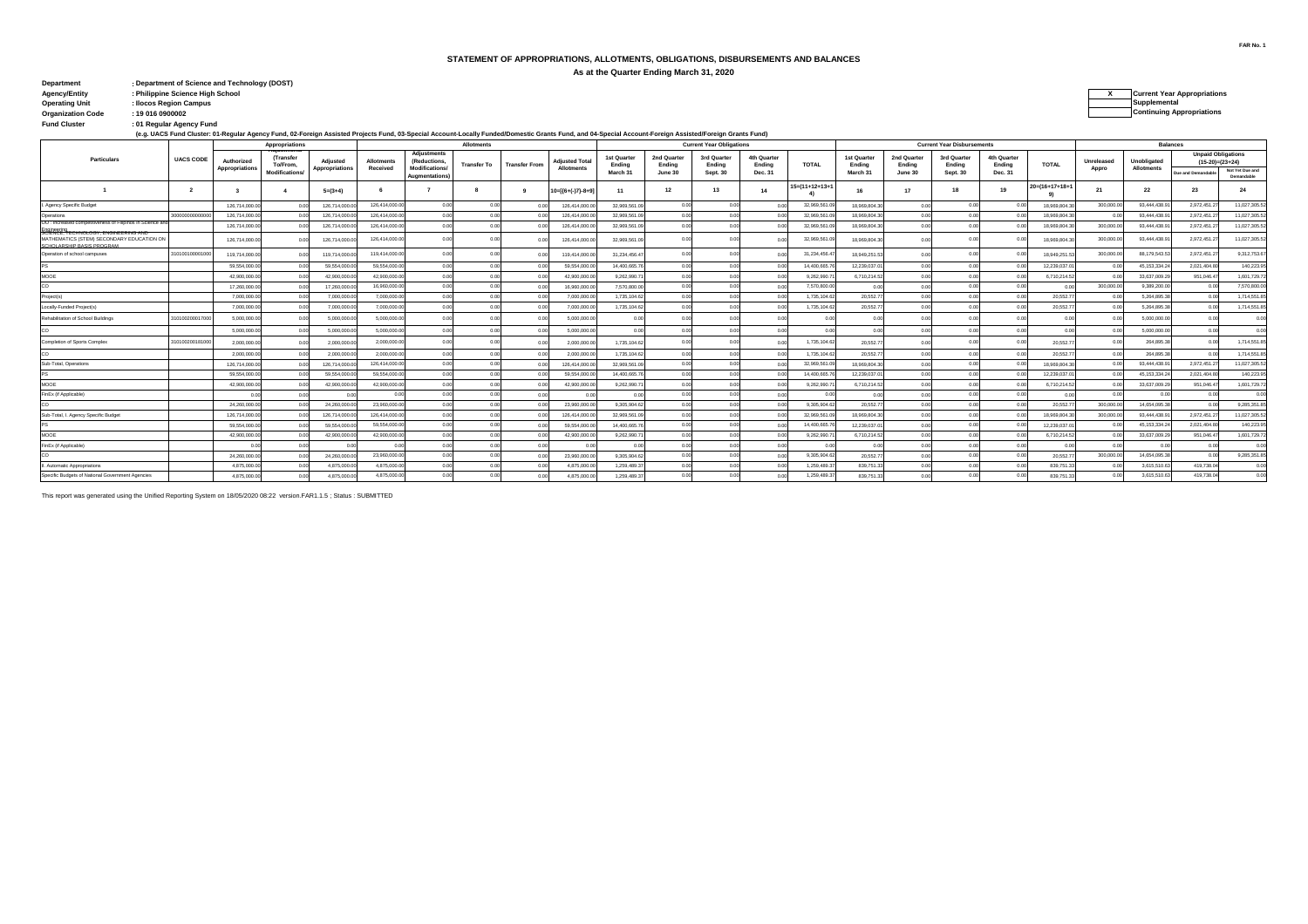| Department               | : Department of Science and Technology (DOST) |                                    |
|--------------------------|-----------------------------------------------|------------------------------------|
| <b>Agency/Entity</b>     | : Philippine Science High School              | <b>Current Year Appropriations</b> |
| <b>Operating Unit</b>    | : Ilocos Region Campus                        | Supplemental                       |
| <b>Organization Code</b> | : 19 016 0900002                              | <b>Continuing Appropriations</b>   |
| <b>Fund Cluster</b>      | : 01 Regular Agency Fund                      |                                    |

**(e.g. UACS Fund Cluster: 01-Regular Agency Fund, 02-Foreign Assisted Projects Fund, 03-Special Account-Locally Funded/Domestic Grants Fund, and 04-Special Account-Foreign Assisted/Foreign Grants Fund)**

|                                                                                                                |                  |                | <b>Appropriations</b>       |                | Allotments    |                                         |                    | <b>Current Year Obligations</b> |                       |                       |                       |                       | <b>Current Year Disbursements</b> |                   |                       |                       |                       | <b>Balances</b>       |                           |            |              |                           |                               |
|----------------------------------------------------------------------------------------------------------------|------------------|----------------|-----------------------------|----------------|---------------|-----------------------------------------|--------------------|---------------------------------|-----------------------|-----------------------|-----------------------|-----------------------|-----------------------------------|-------------------|-----------------------|-----------------------|-----------------------|-----------------------|---------------------------|------------|--------------|---------------------------|-------------------------------|
| Particulars                                                                                                    | <b>UACS CODE</b> | Authorized     | <b>Transfer</b><br>To/From, | Adiusted       | Allotments    | Adiustments<br>(Reductions,             | <b>Transfer To</b> | <b>Transfer From</b>            | <b>Adjusted Total</b> | 1st Quarter<br>Ending | 2nd Quarter<br>Ending | 3rd Quarter<br>Ending | 4th Quarter<br>Ending             | <b>TOTAL</b>      | 1st Quarter<br>Ending | 2nd Quarter<br>Ending | 3rd Quarter<br>Ending | 4th Quarter<br>Ending | <b>TOTAL</b>              | Unreleased | Unobligated  | <b>Unpaid Obligations</b> | $(15-20)=(23+24)$             |
|                                                                                                                |                  | Appropriations | <b>Modification:</b>        | Appropriations | Received      | <b>Modifications/</b><br>Augmentations) |                    |                                 | <b>Allotments</b>     | March 3               | June 30               | Sept. 30              | Dec. 31                           |                   | March 31              | June 30               | Sept. 30              | Dec. 31               |                           | Appro      | Allotments   | Due and Demandable        | Not Yet Due and<br>Demandable |
|                                                                                                                |                  |                |                             | $5=(3+4)$      |               |                                         |                    |                                 | $10=[(6+(-)7)-8+9]$   |                       |                       |                       |                                   | $15=(11+12+13+1)$ |                       |                       |                       | 19                    | $20 = (16 + 17 + 18 + 1)$ |            | 22           | 23                        |                               |
| Retirement and Life Insurance Premiums                                                                         |                  | 4.875.000.0    |                             | 4.875,000.00   | 4,875,000.0   |                                         |                    |                                 | 4.875.000.0           | 1.259.489.3           |                       |                       |                                   | 1,259,489.3       | 839,751.3             |                       |                       |                       | 839.751.                  |            | 3,615,510.6  | 419,738.0                 | 0.00                          |
|                                                                                                                |                  | 4.875,000.0    |                             | 4.875,000.00   | 4.875.000.0   |                                         |                    |                                 | 4.875.000.0           | 1,259,489.3           |                       |                       |                                   | 1.259.489.        | 839,751.3             |                       |                       |                       | 839.751.                  |            | 3.615.510.6  | 419,738.04                | 0.00                          |
| Sub-total II. Automatic Appropriations                                                                         |                  | 4,875,000.0    |                             | 4,875,000.00   | 4.875.000.0   |                                         |                    |                                 | 4.875.000.0           | 1.259.489.3           |                       |                       |                                   | 1,259,489.        | 839,751.3             |                       |                       |                       | 839,751.                  |            | 3,615,510.63 | 419,738.0                 | 0.00                          |
|                                                                                                                |                  | 4.875.000.     |                             | 4.875,000.00   | 4.875.000.0   |                                         |                    |                                 | 4.875.000.0           | 1.259.489.3           |                       |                       |                                   | 1,259,489.        | 839,751.3             |                       |                       |                       | 839.751.                  |            | 3.615.510.6  | 419,738.04                | 0.00                          |
| <b>MOOE</b>                                                                                                    |                  |                |                             |                |               |                                         |                    |                                 |                       |                       |                       |                       |                                   |                   |                       |                       |                       |                       |                           |            |              |                           | 0.00                          |
| FinEx                                                                                                          |                  |                |                             |                |               |                                         |                    |                                 |                       |                       |                       |                       |                                   |                   |                       |                       |                       |                       |                           |            |              |                           | 0.00                          |
|                                                                                                                |                  |                |                             |                |               |                                         |                    |                                 |                       |                       |                       |                       |                                   |                   |                       |                       |                       |                       |                           |            |              |                           | 0.00                          |
| <b>GRAND TOTAL</b>                                                                                             |                  | 131,589,000.   |                             | 131,589,000.00 | 131,289,000.0 |                                         |                    |                                 | 131,289,000.0         | 34,229,050.46         |                       |                       |                                   | 34,229,050.4      | 19,809,555.6          |                       |                       |                       | 19.809.555.               | 300,000.0  | 97.059.949.5 | 3.392.189.3               | 11,027,305.52                 |
|                                                                                                                |                  | 64,429,000.0   |                             | 64,429,000.0   | 64,429,000.00 |                                         |                    |                                 | 64,429,000.0          | 15,660,155.13         |                       |                       |                                   | 15,660,155.       | 13,078,788.3          |                       |                       |                       | 13,078,788.               |            | 48,768,844.8 | 2.441.142.84              | 140,223.95                    |
| MOOE                                                                                                           |                  | 42,900,000.0   |                             | 42,900,000.00  | 42.900.000.0  |                                         |                    |                                 | 42.900.000.0          | 9,262,990.7           |                       |                       |                                   | 9.262.990.7       | 6,710,214.52          |                       |                       |                       | 6,710,214.5               |            | 33,637,009.2 | 951.046.47                | 1,601,729.72                  |
|                                                                                                                |                  | 24,260,000.0   |                             | 24.260.000.00  | 23,960,000.0  |                                         |                    |                                 | 23,960,000.0          | 9.305.904.62          |                       |                       |                                   | 9,305,904.62      | 20,552.7              |                       |                       |                       | 20.552.                   | 300,000.0  | 14,654,095.3 |                           | 9,285,351.85                  |
| Recapitulation by OO:                                                                                          |                  |                |                             |                |               |                                         |                    |                                 |                       |                       |                       |                       |                                   |                   |                       |                       |                       |                       |                           |            |              |                           |                               |
| I. Agency Specific Budget                                                                                      |                  | 126,714,000.0  |                             | 126,714,000.00 | 126.414.000.  |                                         |                    |                                 | 126.414.000.0         | 32.969.561.09         |                       |                       |                                   | 32,969,561.       | 18,969,804.3          |                       |                       |                       | 18.969.804.               | 300,000.0  | 93,444,438.9 | 2.972.451.2               | 11,027,305.52                 |
| SUIENCE, TECHNOLOGT, ENGINEERING AND<br>MATHEMATICS (STEM) SECONDARY EDUCATION ON<br>SCHOLARSHIP BASIS PROGRAM |                  | 126,714,000.0  |                             | 126,714,000.00 | 126.414.000.  |                                         |                    |                                 | 126,414,000.0         | 32.969.561.09         |                       |                       |                                   | 32,969,561        | 18,969,804.3          |                       |                       |                       | 18.969.804.               | 300,000    | 93,444,438.9 | 2.972.451.2               | 11.027.305.52                 |

**Date: Date: Date:**

Budget Officer resume that the community of the Accountant factor and the community of the Campus Director of the Campus Director **JOSHUA** E. GOVING CONTINUES AND REAL CONTINUES.<br> **JOSHUA** E. GOVINALE N. ORTEZA<br> **Budget Officer**<br> **ACCOUNTER ACCOUNTER ACCOUNTER AND REAL CONTEXA Certified Correct: Certified Correct: Recommending Approval: Approved By:**

**Date:**

This report was generated using the Unified Reporting System on 18/05/2020 08:23 version.FAR1.1.5 ; Status : SUBMITTED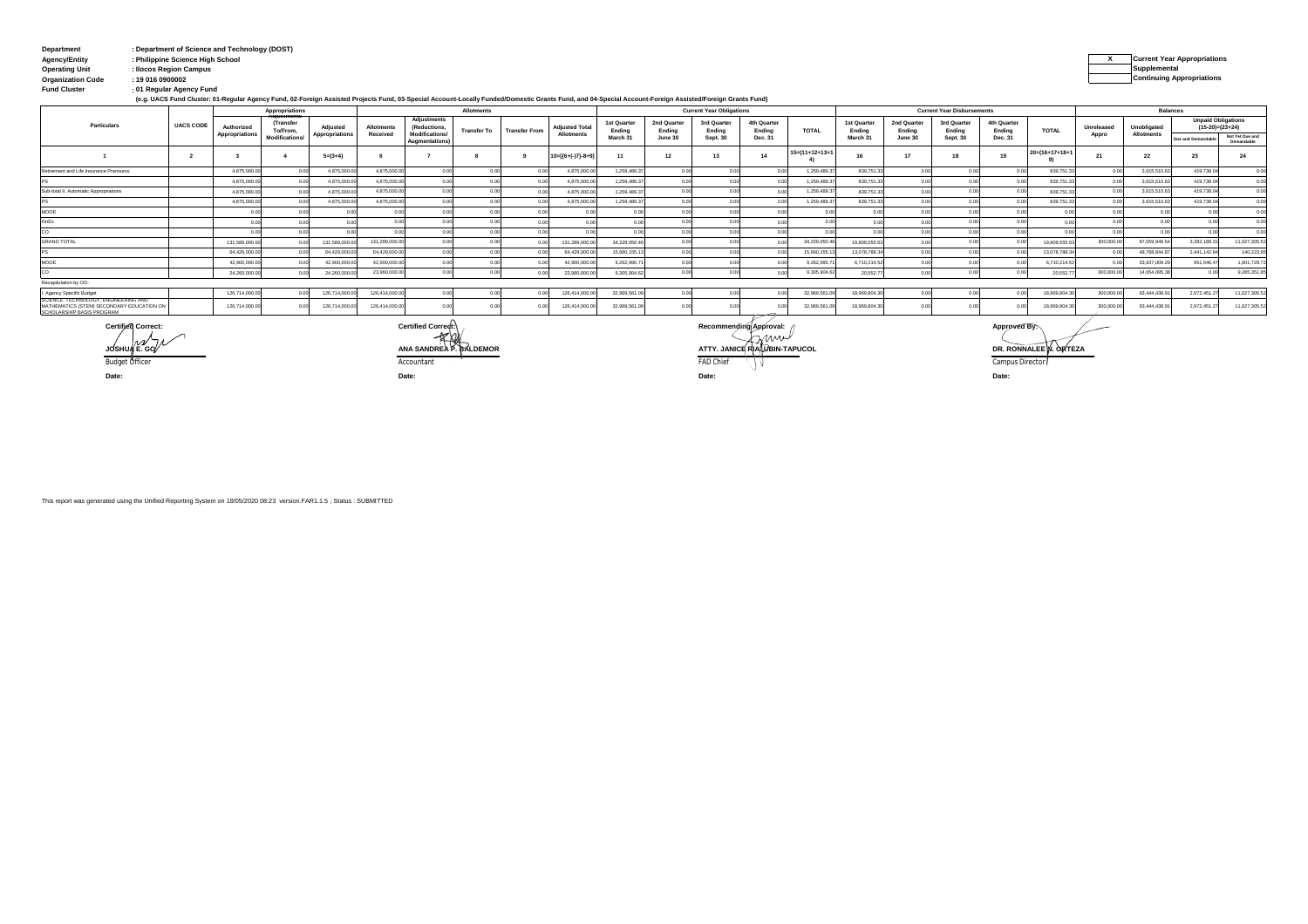#### **SUMMARY OF APPROPRIATIONS, ALLOTMENTS, OBLIGATIONS, DISBURSEMENTS AND BALANCES BY OBJECT OF EXPENDITURES**

**As at the Quarter Ending March 31, 2020**

| <b>Department</b>        | : Department of Science and Technology (DOST) |                                    |
|--------------------------|-----------------------------------------------|------------------------------------|
| Agency                   | : Philippine Science High School              | <b>Current Year Appropriations</b> |
| <b>Operating Unit</b>    | : Ilocos Region Campus                        | Supplemental                       |
| <b>Organization Code</b> | : 19 016 0900002                              | <b>Continuing Appropriations</b>   |
| <b>Fund Cluster</b>      | : 01 Regular Agency Fund                      |                                    |

| <b>Current Year Appropriations</b>   |
|--------------------------------------|
| Supplemental                         |
| Acceptance of the American startings |

of Regular Agency Fund:<br>(e.g. UACS Fund Cluster: 01-Regular Agency Fund, 02-Foreign Assisted Projects Fund, 03-Special Account-Locally Funded/Domestic Grants Fund, and 04-Special Account-Foreign Assisted/Foreign Grants Fun

| <b>Balances</b><br>Allotments<br><b>Obligations</b><br>Appropriations<br><b>Adjustments</b><br><b>Unpaid Obligations</b><br><b>Adjustments</b><br>3rd Quarter<br>4th Quarter<br>4th Quarter<br>(Transfer<br>1st Quarte<br>2nd Quarte<br>1st Quarter<br>2nd Quarter<br>3rd Quarter<br>$(15-20)=(23+24)$<br><b>UACS CODE</b><br>Particulars<br>Authorized<br>Adjusted<br>(Reductions,<br>Adjusted<br>Unreleased<br>Unobligated<br><b>Allotments</b><br><b>TOTAL</b><br><b>TOTAL</b><br><b>Transfer To</b><br>To/From.<br><b>Transfer From</b><br>Ending<br>Ending<br>Ending<br>Ending<br>Ending<br>Endina<br>Ending<br>Ending<br><b>Modifications</b><br>Appropriations<br>Appropriations<br>Received<br><b>Allotments</b><br><b>Allotments</b><br>Appropriations<br>Due and<br><b>Modifications</b><br>March 31<br>June 30<br>Sept. 30<br>Dec. 31<br>March 31<br>June 30<br>Sept. 30<br>Dec. 31<br>Augmentations<br>Demandable<br>Demandable<br>Augmentations<br>$10=[(6+(-)7)$<br>$15 = (11 + 12 + 13 + 1)$<br>$20=(16+17+18+$<br>12<br>24<br>$5=(3+4)$<br>13<br>14<br>$21 = (5-10)$<br>$22=(10-15)$<br>23<br>18<br>16<br>17<br>11<br>$-8 + 91$<br><b>SUMMARY</b><br>131,589,000<br>131.289.000.0<br>0.00<br>131.289.000.0<br>0.00<br>19.809.555.<br>300,000.0<br>97.059.949.5<br>3.392.189.3<br>34.229.050.4<br>0.00<br>0.0<br>34.229.050.<br>19.809.555.6<br>0.00<br>131.589.000.<br>0.01<br>18.969.804.3<br>126,714,000.0<br>126,714,000<br>126,414,000.<br>32.969.561.0<br>0.0<br>32.969.561<br>300,000.0<br>93,444,438.<br>2,972,451.2<br>AGENCY SPECIFIC BUDGET<br>126.414.000.<br>18.969.804.<br>00°<br>59.554.000<br>59.554.000.0<br>59.554.000.0<br>45.153.334.2<br>59,554,000<br>0.01<br>14.400.665.<br>0.00<br>14,400,665<br>12.239.037<br>0.00<br>12.239.037.<br>2.021.404.8<br>Personnel Services<br>0.0<br>0.01<br>0 <sup>4</sup><br>40.625.000.<br>40.625.000.0<br>40.625.000.0<br>29.817.983.2<br>5010100000<br>0.00<br>0.00<br>9.986.418.6<br>820,598.10<br>0.00<br>0.00<br>0.00<br>0.00<br>Salaries and Wages<br>40.625.000.<br>10.807.016.7<br>10.807.016.7<br>9.986.418.6<br>0.01<br>40.625.000.0<br>40.625.000.<br>40.625.000.0<br>0.01<br>40.625.000.0<br>10.807.016.72<br>0.00<br>10.807.016.7<br>9,986,418.62<br>0.01<br>9.986.418.6<br>29,817,983.2<br>820,598.10<br>Salaries and Wages - Regular<br>00<br>0.00<br>0.00<br>0.00<br>00<br>5010101001<br>40.625.000.<br>40.625.000.0<br>40.625.000.0<br>29.817.983.2<br>820,598.1<br>0.00<br>9.986.418.6<br>0.01<br>Basic Salary - Civilian<br>10.807.016.7<br>0.00<br>10.807.016.7<br>40.625.000.0<br>9.986.418.62<br>18.303.000.<br>18,303,000.0<br>18.303.000.0<br>2.131.010.74<br>1.127.902.87<br>5010200000<br>18,303,000.0<br>0.00<br>3.399.137.5<br>0.0<br>3.399.137.5<br>0.01<br>2.131.010.7<br>14.903.862.4<br>Other Compensation<br>-0.00<br>0.00<br>1.848.000.<br>1.848.000.00<br>0.00<br>1.848.000.0<br>0.00<br>484.451.1<br>1.363.548.8<br>Personal Economic Relief Allowance (PERA)<br>0.00<br>0.00<br>0.00<br>00<br>0.00<br>484.451.1<br>1.848,000.0<br>484.451.<br>484,451.1<br>5010201001<br>1.848.000.0<br>1,848,000.<br>1.848.000.0<br>0.00<br>1.848.000.0<br>484.451.1<br>0.00<br>484.451.18<br>0.01<br>484.451.1<br>1.363.548.8<br>PERA - Civilian<br>0.00<br>484.451.<br>0.00<br>0.00<br>0.00<br>00<br>00<br>282,000.0<br>25,500.0<br>5010202000<br>282,000.<br>282,000.0<br>0.00<br>0.00<br>0.00<br>0.00<br>256,500.0<br>0 <sup>0</sup><br>Representation Allowance (RA)<br>282.000.0<br>25,500.0<br>25,500.0<br>25,500.0<br>0.01<br>0.00<br>0.00<br>282,000.<br>282,000.0<br>282,000.0<br>0.00<br>0.00<br>25,500.0<br>256,500.0<br>Transportation Allowance (TA)<br>5010203001<br>282,000.0<br>25,500.0<br>0.00<br>25.500.0<br>25,500.00<br>0.00<br>0 <sup>0</sup><br>0.00<br>0.01<br>462,000.0<br>462,000.<br>462,000.0<br>462,000.0<br>450,000.0<br>450,000.0<br>450.000.00<br>450,000.<br>12,000.0<br>Clothing/Uniform Allowance<br>0.00<br>0.01<br>0.00<br>0.00<br>0.00<br>0.00<br>0.00<br>00<br>0 <sup>0</sup><br>5010204001<br>462,000.0<br>462,000.0<br>462,000.0<br>450,000.0<br>12,000.0<br>Clothing/Uniform Allowance - Civilian<br>462,000.0<br>0.00<br>0.00<br>450,000.0<br>0.00<br>0.00<br>0.00<br>450,000.00<br>0.00<br>0.00<br>0.00<br>0.00<br>450,000.0<br>00<br>3.049.000.0<br>3.049.000.0<br>3.049.000.0<br>0.00<br>3.049.000<br>0.00<br>641.181.55<br>0.00<br>0.00<br>641.181.5<br>641,181.55<br>0.00<br>641,181.5<br>2,407,818.4<br>Subsistence Allowance (SA)<br>0.00<br>0.00<br>0.00<br>0 <sup>o</sup><br>Subsistence Atlowance - Magna Carta Benefits for Science<br>3.049.000.<br>3.049.000.0<br>3.049.000.<br>641.181.5<br>641.181.5<br>641.181.<br>5010205002<br>3.049.000.0<br>641.181.<br>0.01<br>2.407.818.4<br>00<br>and Technology under R.A. 8439<br>462.000.0<br>462.000.0<br>116,130.61<br>116.130.6<br>0.00<br>462,000.<br>462,000.00<br>0.00<br>0.00<br>0.00<br>116,130.6<br>0.00<br>0.00<br>116,130.6<br>345,869.3<br>0.00<br>0.0<br>0 <sup>o</sup><br>Laundry Allowance (LA)<br>Laundry Allowance - Magna Carta Benefits for Science an<br>5010206003<br>462.000.0<br>462,000.0<br>462,000.00<br>462.000.0<br>116.130.61<br>0.00<br>116.130.6<br>116.130.6<br>345.869.3<br>0.00<br>0.00<br>116,130.6<br>n or<br>Technology under R.A. 8439<br>3.662.000.0<br>3.662.000.00<br>0.00<br>3.662.000.0<br>0.00<br>0.00<br>2.566.521.5<br>1.095.478.42<br>Hazard Pay (HP)<br>3,662,000.0<br>1.095.478.42<br>0.00<br>0.00<br>00<br>00<br>1.095.478.4<br>0.01<br>00<br>00<br>HP - Magna Carta Benefits for Science and Technolog<br>5010211004<br>3,662,000.<br>3.662.000.0<br>0.00<br>3.662.000.0<br>0.00<br>2.566.521.5<br>1.095.478.42<br>0.00<br>0.00<br>0.00<br>3,662,000.0<br>1.095.478.4<br>1.095.478.4<br>under R.A. 8439<br>716,000.<br>716,000.0<br>716,000.0<br>0.00<br>388,247.4<br>155,104.2<br>32,424.4<br>0.00<br>0.00<br>388.247.4<br>Longevity Pay (LP)<br>716,000.0<br>560,895.8<br>0.00<br>0.01<br>0.00<br>00<br>560,895.8<br>00<br>Longewty Pay - Magna Carta Benefits for Science and<br>716,000.0<br>716,000.00<br>0.00<br>716,000.0<br>0.00<br>388,247.4<br>155, 104.2<br>32,424.45<br>5010212003<br>0.00<br>716,000.0<br>560,895.8<br>0.00<br>560,895.8<br>388.247.40<br>0.00<br>Technology under R.A. 8439<br>3.385.000<br>3.385.000.<br>3.385.000.0<br>3.385.000.0<br>0.00<br>0.00<br>Year End Bonus<br>0.01<br>0.00<br>0.00<br>3,385,000.0<br>0.00<br>0.00<br>5010214001<br>3.385.000.0<br>3.385.000<br>3.385.000.0<br>0.00<br>3.385.000.0<br>0.00<br>0.00<br>3.385.000.0<br>Bonus - Civilian<br>00<br>0.00<br>0.00<br>0.00<br>0 <sub>0</sub><br>0.00<br>0 <sup>o</sup><br>385,000.<br>385,000.0<br>385,000.0<br>Cash Gift<br>0.00<br>0.00<br>0.00<br>385,000.0<br>0.00<br>0.00<br>0.00<br>0 <sup>o</sup><br>385,000.0<br>0.00<br>0.00<br>0.00<br>00<br>Cash Gift - Civilian<br>5010215001<br>385,000.<br>385,000.00<br>0.01<br>385,000.0<br>0.00<br>0.00<br>0.00<br>0 <sup>0<sup>c</sup></sup><br>0.00<br>385,000.0<br>0 <sup>o</sup><br>385,000.0<br>0.00<br>0.00<br>3.770.000.0<br>3.770.000.<br>3,770,000.0<br>3.770.000.0<br>0.00<br>3.770.000.0<br>0.01<br>Other Bonuses and Allowances<br>0.00 |  |  |  |  |  |  |  |  |  |  |  |  |                      |  |  |  |  |  |                            |  |
|--------------------------------------------------------------------------------------------------------------------------------------------------------------------------------------------------------------------------------------------------------------------------------------------------------------------------------------------------------------------------------------------------------------------------------------------------------------------------------------------------------------------------------------------------------------------------------------------------------------------------------------------------------------------------------------------------------------------------------------------------------------------------------------------------------------------------------------------------------------------------------------------------------------------------------------------------------------------------------------------------------------------------------------------------------------------------------------------------------------------------------------------------------------------------------------------------------------------------------------------------------------------------------------------------------------------------------------------------------------------------------------------------------------------------------------------------------------------------------------------------------------------------------------------------------------------------------------------------------------------------------------------------------------------------------------------------------------------------------------------------------------------------------------------------------------------------------------------------------------------------------------------------------------------------------------------------------------------------------------------------------------------------------------------------------------------------------------------------------------------------------------------------------------------------------------------------------------------------------------------------------------------------------------------------------------------------------------------------------------------------------------------------------------------------------------------------------------------------------------------------------------------------------------------------------------------------------------------------------------------------------------------------------------------------------------------------------------------------------------------------------------------------------------------------------------------------------------------------------------------------------------------------------------------------------------------------------------------------------------------------------------------------------------------------------------------------------------------------------------------------------------------------------------------------------------------------------------------------------------------------------------------------------------------------------------------------------------------------------------------------------------------------------------------------------------------------------------------------------------------------------------------------------------------------------------------------------------------------------------------------------------------------------------------------------------------------------------------------------------------------------------------------------------------------------------------------------------------------------------------------------------------------------------------------------------------------------------------------------------------------------------------------------------------------------------------------------------------------------------------------------------------------------------------------------------------------------------------------------------------------------------------------------------------------------------------------------------------------------------------------------------------------------------------------------------------------------------------------------------------------------------------------------------------------------------------------------------------------------------------------------------------------------------------------------------------------------------------------------------------------------------------------------------------------------------------------------------------------------------------------------------------------------------------------------------------------------------------------------------------------------------------------------------------------------------------------------------------------------------------------------------------------------------------------------------------------------------------------------------------------------------------------------------------------------------------------------------------------------------------------------------------------------------------------------------------------------------------------------------------------------------------------------------------------------------------------------------------------------------------------------------------------------------------------------------------------------------------------------------------------------------------------------------------------------------------------------------------------------------------------------------------------------------------------------------------------------------------------------------------------------------------------------------------------------------------------------------------------------------------------------------------------------------------------------------------------------------------------------------------------------------------------------------------------------------------------------------------------------------------------------------------------------------------------------------------------------------------------------------------------------------------------------------------------------------------------------------------------------------------------------------------------------------------------------------------------------------------------------------------------------------------------------------------------------------------------------------------------------------------------------------------------------------------------------------------------------------------------------------------------------------------------------------------------------------------------------------------------------------------------------------------------------------|--|--|--|--|--|--|--|--|--|--|--|--|----------------------|--|--|--|--|--|----------------------------|--|
|                                                                                                                                                                                                                                                                                                                                                                                                                                                                                                                                                                                                                                                                                                                                                                                                                                                                                                                                                                                                                                                                                                                                                                                                                                                                                                                                                                                                                                                                                                                                                                                                                                                                                                                                                                                                                                                                                                                                                                                                                                                                                                                                                                                                                                                                                                                                                                                                                                                                                                                                                                                                                                                                                                                                                                                                                                                                                                                                                                                                                                                                                                                                                                                                                                                                                                                                                                                                                                                                                                                                                                                                                                                                                                                                                                                                                                                                                                                                                                                                                                                                                                                                                                                                                                                                                                                                                                                                                                                                                                                                                                                                                                                                                                                                                                                                                                                                                                                                                                                                                                                                                                                                                                                                                                                                                                                                                                                                                                                                                                                                                                                                                                                                                                                                                                                                                                                                                                                                                                                                                                                                                                                                                                                                                                                                                                                                                                                                                                                                                                                                                                                                                                                                                                                                                                                                                                                                                                                                                                                                                                                                                                                                                              |  |  |  |  |  |  |  |  |  |  |  |  | <b>Disbursements</b> |  |  |  |  |  |                            |  |
|                                                                                                                                                                                                                                                                                                                                                                                                                                                                                                                                                                                                                                                                                                                                                                                                                                                                                                                                                                                                                                                                                                                                                                                                                                                                                                                                                                                                                                                                                                                                                                                                                                                                                                                                                                                                                                                                                                                                                                                                                                                                                                                                                                                                                                                                                                                                                                                                                                                                                                                                                                                                                                                                                                                                                                                                                                                                                                                                                                                                                                                                                                                                                                                                                                                                                                                                                                                                                                                                                                                                                                                                                                                                                                                                                                                                                                                                                                                                                                                                                                                                                                                                                                                                                                                                                                                                                                                                                                                                                                                                                                                                                                                                                                                                                                                                                                                                                                                                                                                                                                                                                                                                                                                                                                                                                                                                                                                                                                                                                                                                                                                                                                                                                                                                                                                                                                                                                                                                                                                                                                                                                                                                                                                                                                                                                                                                                                                                                                                                                                                                                                                                                                                                                                                                                                                                                                                                                                                                                                                                                                                                                                                                                              |  |  |  |  |  |  |  |  |  |  |  |  |                      |  |  |  |  |  |                            |  |
|                                                                                                                                                                                                                                                                                                                                                                                                                                                                                                                                                                                                                                                                                                                                                                                                                                                                                                                                                                                                                                                                                                                                                                                                                                                                                                                                                                                                                                                                                                                                                                                                                                                                                                                                                                                                                                                                                                                                                                                                                                                                                                                                                                                                                                                                                                                                                                                                                                                                                                                                                                                                                                                                                                                                                                                                                                                                                                                                                                                                                                                                                                                                                                                                                                                                                                                                                                                                                                                                                                                                                                                                                                                                                                                                                                                                                                                                                                                                                                                                                                                                                                                                                                                                                                                                                                                                                                                                                                                                                                                                                                                                                                                                                                                                                                                                                                                                                                                                                                                                                                                                                                                                                                                                                                                                                                                                                                                                                                                                                                                                                                                                                                                                                                                                                                                                                                                                                                                                                                                                                                                                                                                                                                                                                                                                                                                                                                                                                                                                                                                                                                                                                                                                                                                                                                                                                                                                                                                                                                                                                                                                                                                                                              |  |  |  |  |  |  |  |  |  |  |  |  |                      |  |  |  |  |  | Not Yet Due and            |  |
|                                                                                                                                                                                                                                                                                                                                                                                                                                                                                                                                                                                                                                                                                                                                                                                                                                                                                                                                                                                                                                                                                                                                                                                                                                                                                                                                                                                                                                                                                                                                                                                                                                                                                                                                                                                                                                                                                                                                                                                                                                                                                                                                                                                                                                                                                                                                                                                                                                                                                                                                                                                                                                                                                                                                                                                                                                                                                                                                                                                                                                                                                                                                                                                                                                                                                                                                                                                                                                                                                                                                                                                                                                                                                                                                                                                                                                                                                                                                                                                                                                                                                                                                                                                                                                                                                                                                                                                                                                                                                                                                                                                                                                                                                                                                                                                                                                                                                                                                                                                                                                                                                                                                                                                                                                                                                                                                                                                                                                                                                                                                                                                                                                                                                                                                                                                                                                                                                                                                                                                                                                                                                                                                                                                                                                                                                                                                                                                                                                                                                                                                                                                                                                                                                                                                                                                                                                                                                                                                                                                                                                                                                                                                                              |  |  |  |  |  |  |  |  |  |  |  |  |                      |  |  |  |  |  |                            |  |
|                                                                                                                                                                                                                                                                                                                                                                                                                                                                                                                                                                                                                                                                                                                                                                                                                                                                                                                                                                                                                                                                                                                                                                                                                                                                                                                                                                                                                                                                                                                                                                                                                                                                                                                                                                                                                                                                                                                                                                                                                                                                                                                                                                                                                                                                                                                                                                                                                                                                                                                                                                                                                                                                                                                                                                                                                                                                                                                                                                                                                                                                                                                                                                                                                                                                                                                                                                                                                                                                                                                                                                                                                                                                                                                                                                                                                                                                                                                                                                                                                                                                                                                                                                                                                                                                                                                                                                                                                                                                                                                                                                                                                                                                                                                                                                                                                                                                                                                                                                                                                                                                                                                                                                                                                                                                                                                                                                                                                                                                                                                                                                                                                                                                                                                                                                                                                                                                                                                                                                                                                                                                                                                                                                                                                                                                                                                                                                                                                                                                                                                                                                                                                                                                                                                                                                                                                                                                                                                                                                                                                                                                                                                                                              |  |  |  |  |  |  |  |  |  |  |  |  |                      |  |  |  |  |  | 11.027.305.52              |  |
|                                                                                                                                                                                                                                                                                                                                                                                                                                                                                                                                                                                                                                                                                                                                                                                                                                                                                                                                                                                                                                                                                                                                                                                                                                                                                                                                                                                                                                                                                                                                                                                                                                                                                                                                                                                                                                                                                                                                                                                                                                                                                                                                                                                                                                                                                                                                                                                                                                                                                                                                                                                                                                                                                                                                                                                                                                                                                                                                                                                                                                                                                                                                                                                                                                                                                                                                                                                                                                                                                                                                                                                                                                                                                                                                                                                                                                                                                                                                                                                                                                                                                                                                                                                                                                                                                                                                                                                                                                                                                                                                                                                                                                                                                                                                                                                                                                                                                                                                                                                                                                                                                                                                                                                                                                                                                                                                                                                                                                                                                                                                                                                                                                                                                                                                                                                                                                                                                                                                                                                                                                                                                                                                                                                                                                                                                                                                                                                                                                                                                                                                                                                                                                                                                                                                                                                                                                                                                                                                                                                                                                                                                                                                                              |  |  |  |  |  |  |  |  |  |  |  |  |                      |  |  |  |  |  | 11,027,305.52              |  |
|                                                                                                                                                                                                                                                                                                                                                                                                                                                                                                                                                                                                                                                                                                                                                                                                                                                                                                                                                                                                                                                                                                                                                                                                                                                                                                                                                                                                                                                                                                                                                                                                                                                                                                                                                                                                                                                                                                                                                                                                                                                                                                                                                                                                                                                                                                                                                                                                                                                                                                                                                                                                                                                                                                                                                                                                                                                                                                                                                                                                                                                                                                                                                                                                                                                                                                                                                                                                                                                                                                                                                                                                                                                                                                                                                                                                                                                                                                                                                                                                                                                                                                                                                                                                                                                                                                                                                                                                                                                                                                                                                                                                                                                                                                                                                                                                                                                                                                                                                                                                                                                                                                                                                                                                                                                                                                                                                                                                                                                                                                                                                                                                                                                                                                                                                                                                                                                                                                                                                                                                                                                                                                                                                                                                                                                                                                                                                                                                                                                                                                                                                                                                                                                                                                                                                                                                                                                                                                                                                                                                                                                                                                                                                              |  |  |  |  |  |  |  |  |  |  |  |  |                      |  |  |  |  |  | 140,223.95                 |  |
|                                                                                                                                                                                                                                                                                                                                                                                                                                                                                                                                                                                                                                                                                                                                                                                                                                                                                                                                                                                                                                                                                                                                                                                                                                                                                                                                                                                                                                                                                                                                                                                                                                                                                                                                                                                                                                                                                                                                                                                                                                                                                                                                                                                                                                                                                                                                                                                                                                                                                                                                                                                                                                                                                                                                                                                                                                                                                                                                                                                                                                                                                                                                                                                                                                                                                                                                                                                                                                                                                                                                                                                                                                                                                                                                                                                                                                                                                                                                                                                                                                                                                                                                                                                                                                                                                                                                                                                                                                                                                                                                                                                                                                                                                                                                                                                                                                                                                                                                                                                                                                                                                                                                                                                                                                                                                                                                                                                                                                                                                                                                                                                                                                                                                                                                                                                                                                                                                                                                                                                                                                                                                                                                                                                                                                                                                                                                                                                                                                                                                                                                                                                                                                                                                                                                                                                                                                                                                                                                                                                                                                                                                                                                                              |  |  |  |  |  |  |  |  |  |  |  |  |                      |  |  |  |  |  | 0.00                       |  |
|                                                                                                                                                                                                                                                                                                                                                                                                                                                                                                                                                                                                                                                                                                                                                                                                                                                                                                                                                                                                                                                                                                                                                                                                                                                                                                                                                                                                                                                                                                                                                                                                                                                                                                                                                                                                                                                                                                                                                                                                                                                                                                                                                                                                                                                                                                                                                                                                                                                                                                                                                                                                                                                                                                                                                                                                                                                                                                                                                                                                                                                                                                                                                                                                                                                                                                                                                                                                                                                                                                                                                                                                                                                                                                                                                                                                                                                                                                                                                                                                                                                                                                                                                                                                                                                                                                                                                                                                                                                                                                                                                                                                                                                                                                                                                                                                                                                                                                                                                                                                                                                                                                                                                                                                                                                                                                                                                                                                                                                                                                                                                                                                                                                                                                                                                                                                                                                                                                                                                                                                                                                                                                                                                                                                                                                                                                                                                                                                                                                                                                                                                                                                                                                                                                                                                                                                                                                                                                                                                                                                                                                                                                                                                              |  |  |  |  |  |  |  |  |  |  |  |  |                      |  |  |  |  |  | 0.00                       |  |
|                                                                                                                                                                                                                                                                                                                                                                                                                                                                                                                                                                                                                                                                                                                                                                                                                                                                                                                                                                                                                                                                                                                                                                                                                                                                                                                                                                                                                                                                                                                                                                                                                                                                                                                                                                                                                                                                                                                                                                                                                                                                                                                                                                                                                                                                                                                                                                                                                                                                                                                                                                                                                                                                                                                                                                                                                                                                                                                                                                                                                                                                                                                                                                                                                                                                                                                                                                                                                                                                                                                                                                                                                                                                                                                                                                                                                                                                                                                                                                                                                                                                                                                                                                                                                                                                                                                                                                                                                                                                                                                                                                                                                                                                                                                                                                                                                                                                                                                                                                                                                                                                                                                                                                                                                                                                                                                                                                                                                                                                                                                                                                                                                                                                                                                                                                                                                                                                                                                                                                                                                                                                                                                                                                                                                                                                                                                                                                                                                                                                                                                                                                                                                                                                                                                                                                                                                                                                                                                                                                                                                                                                                                                                                              |  |  |  |  |  |  |  |  |  |  |  |  |                      |  |  |  |  |  | 0.00                       |  |
|                                                                                                                                                                                                                                                                                                                                                                                                                                                                                                                                                                                                                                                                                                                                                                                                                                                                                                                                                                                                                                                                                                                                                                                                                                                                                                                                                                                                                                                                                                                                                                                                                                                                                                                                                                                                                                                                                                                                                                                                                                                                                                                                                                                                                                                                                                                                                                                                                                                                                                                                                                                                                                                                                                                                                                                                                                                                                                                                                                                                                                                                                                                                                                                                                                                                                                                                                                                                                                                                                                                                                                                                                                                                                                                                                                                                                                                                                                                                                                                                                                                                                                                                                                                                                                                                                                                                                                                                                                                                                                                                                                                                                                                                                                                                                                                                                                                                                                                                                                                                                                                                                                                                                                                                                                                                                                                                                                                                                                                                                                                                                                                                                                                                                                                                                                                                                                                                                                                                                                                                                                                                                                                                                                                                                                                                                                                                                                                                                                                                                                                                                                                                                                                                                                                                                                                                                                                                                                                                                                                                                                                                                                                                                              |  |  |  |  |  |  |  |  |  |  |  |  |                      |  |  |  |  |  | 140.223.95                 |  |
|                                                                                                                                                                                                                                                                                                                                                                                                                                                                                                                                                                                                                                                                                                                                                                                                                                                                                                                                                                                                                                                                                                                                                                                                                                                                                                                                                                                                                                                                                                                                                                                                                                                                                                                                                                                                                                                                                                                                                                                                                                                                                                                                                                                                                                                                                                                                                                                                                                                                                                                                                                                                                                                                                                                                                                                                                                                                                                                                                                                                                                                                                                                                                                                                                                                                                                                                                                                                                                                                                                                                                                                                                                                                                                                                                                                                                                                                                                                                                                                                                                                                                                                                                                                                                                                                                                                                                                                                                                                                                                                                                                                                                                                                                                                                                                                                                                                                                                                                                                                                                                                                                                                                                                                                                                                                                                                                                                                                                                                                                                                                                                                                                                                                                                                                                                                                                                                                                                                                                                                                                                                                                                                                                                                                                                                                                                                                                                                                                                                                                                                                                                                                                                                                                                                                                                                                                                                                                                                                                                                                                                                                                                                                                              |  |  |  |  |  |  |  |  |  |  |  |  |                      |  |  |  |  |  | 0.00                       |  |
|                                                                                                                                                                                                                                                                                                                                                                                                                                                                                                                                                                                                                                                                                                                                                                                                                                                                                                                                                                                                                                                                                                                                                                                                                                                                                                                                                                                                                                                                                                                                                                                                                                                                                                                                                                                                                                                                                                                                                                                                                                                                                                                                                                                                                                                                                                                                                                                                                                                                                                                                                                                                                                                                                                                                                                                                                                                                                                                                                                                                                                                                                                                                                                                                                                                                                                                                                                                                                                                                                                                                                                                                                                                                                                                                                                                                                                                                                                                                                                                                                                                                                                                                                                                                                                                                                                                                                                                                                                                                                                                                                                                                                                                                                                                                                                                                                                                                                                                                                                                                                                                                                                                                                                                                                                                                                                                                                                                                                                                                                                                                                                                                                                                                                                                                                                                                                                                                                                                                                                                                                                                                                                                                                                                                                                                                                                                                                                                                                                                                                                                                                                                                                                                                                                                                                                                                                                                                                                                                                                                                                                                                                                                                                              |  |  |  |  |  |  |  |  |  |  |  |  |                      |  |  |  |  |  | 0.00                       |  |
|                                                                                                                                                                                                                                                                                                                                                                                                                                                                                                                                                                                                                                                                                                                                                                                                                                                                                                                                                                                                                                                                                                                                                                                                                                                                                                                                                                                                                                                                                                                                                                                                                                                                                                                                                                                                                                                                                                                                                                                                                                                                                                                                                                                                                                                                                                                                                                                                                                                                                                                                                                                                                                                                                                                                                                                                                                                                                                                                                                                                                                                                                                                                                                                                                                                                                                                                                                                                                                                                                                                                                                                                                                                                                                                                                                                                                                                                                                                                                                                                                                                                                                                                                                                                                                                                                                                                                                                                                                                                                                                                                                                                                                                                                                                                                                                                                                                                                                                                                                                                                                                                                                                                                                                                                                                                                                                                                                                                                                                                                                                                                                                                                                                                                                                                                                                                                                                                                                                                                                                                                                                                                                                                                                                                                                                                                                                                                                                                                                                                                                                                                                                                                                                                                                                                                                                                                                                                                                                                                                                                                                                                                                                                                              |  |  |  |  |  |  |  |  |  |  |  |  |                      |  |  |  |  |  | 0.00                       |  |
|                                                                                                                                                                                                                                                                                                                                                                                                                                                                                                                                                                                                                                                                                                                                                                                                                                                                                                                                                                                                                                                                                                                                                                                                                                                                                                                                                                                                                                                                                                                                                                                                                                                                                                                                                                                                                                                                                                                                                                                                                                                                                                                                                                                                                                                                                                                                                                                                                                                                                                                                                                                                                                                                                                                                                                                                                                                                                                                                                                                                                                                                                                                                                                                                                                                                                                                                                                                                                                                                                                                                                                                                                                                                                                                                                                                                                                                                                                                                                                                                                                                                                                                                                                                                                                                                                                                                                                                                                                                                                                                                                                                                                                                                                                                                                                                                                                                                                                                                                                                                                                                                                                                                                                                                                                                                                                                                                                                                                                                                                                                                                                                                                                                                                                                                                                                                                                                                                                                                                                                                                                                                                                                                                                                                                                                                                                                                                                                                                                                                                                                                                                                                                                                                                                                                                                                                                                                                                                                                                                                                                                                                                                                                                              |  |  |  |  |  |  |  |  |  |  |  |  |                      |  |  |  |  |  | 0.00                       |  |
|                                                                                                                                                                                                                                                                                                                                                                                                                                                                                                                                                                                                                                                                                                                                                                                                                                                                                                                                                                                                                                                                                                                                                                                                                                                                                                                                                                                                                                                                                                                                                                                                                                                                                                                                                                                                                                                                                                                                                                                                                                                                                                                                                                                                                                                                                                                                                                                                                                                                                                                                                                                                                                                                                                                                                                                                                                                                                                                                                                                                                                                                                                                                                                                                                                                                                                                                                                                                                                                                                                                                                                                                                                                                                                                                                                                                                                                                                                                                                                                                                                                                                                                                                                                                                                                                                                                                                                                                                                                                                                                                                                                                                                                                                                                                                                                                                                                                                                                                                                                                                                                                                                                                                                                                                                                                                                                                                                                                                                                                                                                                                                                                                                                                                                                                                                                                                                                                                                                                                                                                                                                                                                                                                                                                                                                                                                                                                                                                                                                                                                                                                                                                                                                                                                                                                                                                                                                                                                                                                                                                                                                                                                                                                              |  |  |  |  |  |  |  |  |  |  |  |  |                      |  |  |  |  |  | 0.00                       |  |
|                                                                                                                                                                                                                                                                                                                                                                                                                                                                                                                                                                                                                                                                                                                                                                                                                                                                                                                                                                                                                                                                                                                                                                                                                                                                                                                                                                                                                                                                                                                                                                                                                                                                                                                                                                                                                                                                                                                                                                                                                                                                                                                                                                                                                                                                                                                                                                                                                                                                                                                                                                                                                                                                                                                                                                                                                                                                                                                                                                                                                                                                                                                                                                                                                                                                                                                                                                                                                                                                                                                                                                                                                                                                                                                                                                                                                                                                                                                                                                                                                                                                                                                                                                                                                                                                                                                                                                                                                                                                                                                                                                                                                                                                                                                                                                                                                                                                                                                                                                                                                                                                                                                                                                                                                                                                                                                                                                                                                                                                                                                                                                                                                                                                                                                                                                                                                                                                                                                                                                                                                                                                                                                                                                                                                                                                                                                                                                                                                                                                                                                                                                                                                                                                                                                                                                                                                                                                                                                                                                                                                                                                                                                                                              |  |  |  |  |  |  |  |  |  |  |  |  |                      |  |  |  |  |  | 0.00                       |  |
|                                                                                                                                                                                                                                                                                                                                                                                                                                                                                                                                                                                                                                                                                                                                                                                                                                                                                                                                                                                                                                                                                                                                                                                                                                                                                                                                                                                                                                                                                                                                                                                                                                                                                                                                                                                                                                                                                                                                                                                                                                                                                                                                                                                                                                                                                                                                                                                                                                                                                                                                                                                                                                                                                                                                                                                                                                                                                                                                                                                                                                                                                                                                                                                                                                                                                                                                                                                                                                                                                                                                                                                                                                                                                                                                                                                                                                                                                                                                                                                                                                                                                                                                                                                                                                                                                                                                                                                                                                                                                                                                                                                                                                                                                                                                                                                                                                                                                                                                                                                                                                                                                                                                                                                                                                                                                                                                                                                                                                                                                                                                                                                                                                                                                                                                                                                                                                                                                                                                                                                                                                                                                                                                                                                                                                                                                                                                                                                                                                                                                                                                                                                                                                                                                                                                                                                                                                                                                                                                                                                                                                                                                                                                                              |  |  |  |  |  |  |  |  |  |  |  |  |                      |  |  |  |  |  | 0.00                       |  |
|                                                                                                                                                                                                                                                                                                                                                                                                                                                                                                                                                                                                                                                                                                                                                                                                                                                                                                                                                                                                                                                                                                                                                                                                                                                                                                                                                                                                                                                                                                                                                                                                                                                                                                                                                                                                                                                                                                                                                                                                                                                                                                                                                                                                                                                                                                                                                                                                                                                                                                                                                                                                                                                                                                                                                                                                                                                                                                                                                                                                                                                                                                                                                                                                                                                                                                                                                                                                                                                                                                                                                                                                                                                                                                                                                                                                                                                                                                                                                                                                                                                                                                                                                                                                                                                                                                                                                                                                                                                                                                                                                                                                                                                                                                                                                                                                                                                                                                                                                                                                                                                                                                                                                                                                                                                                                                                                                                                                                                                                                                                                                                                                                                                                                                                                                                                                                                                                                                                                                                                                                                                                                                                                                                                                                                                                                                                                                                                                                                                                                                                                                                                                                                                                                                                                                                                                                                                                                                                                                                                                                                                                                                                                                              |  |  |  |  |  |  |  |  |  |  |  |  |                      |  |  |  |  |  | 0.00                       |  |
|                                                                                                                                                                                                                                                                                                                                                                                                                                                                                                                                                                                                                                                                                                                                                                                                                                                                                                                                                                                                                                                                                                                                                                                                                                                                                                                                                                                                                                                                                                                                                                                                                                                                                                                                                                                                                                                                                                                                                                                                                                                                                                                                                                                                                                                                                                                                                                                                                                                                                                                                                                                                                                                                                                                                                                                                                                                                                                                                                                                                                                                                                                                                                                                                                                                                                                                                                                                                                                                                                                                                                                                                                                                                                                                                                                                                                                                                                                                                                                                                                                                                                                                                                                                                                                                                                                                                                                                                                                                                                                                                                                                                                                                                                                                                                                                                                                                                                                                                                                                                                                                                                                                                                                                                                                                                                                                                                                                                                                                                                                                                                                                                                                                                                                                                                                                                                                                                                                                                                                                                                                                                                                                                                                                                                                                                                                                                                                                                                                                                                                                                                                                                                                                                                                                                                                                                                                                                                                                                                                                                                                                                                                                                                              |  |  |  |  |  |  |  |  |  |  |  |  |                      |  |  |  |  |  | 0.00                       |  |
|                                                                                                                                                                                                                                                                                                                                                                                                                                                                                                                                                                                                                                                                                                                                                                                                                                                                                                                                                                                                                                                                                                                                                                                                                                                                                                                                                                                                                                                                                                                                                                                                                                                                                                                                                                                                                                                                                                                                                                                                                                                                                                                                                                                                                                                                                                                                                                                                                                                                                                                                                                                                                                                                                                                                                                                                                                                                                                                                                                                                                                                                                                                                                                                                                                                                                                                                                                                                                                                                                                                                                                                                                                                                                                                                                                                                                                                                                                                                                                                                                                                                                                                                                                                                                                                                                                                                                                                                                                                                                                                                                                                                                                                                                                                                                                                                                                                                                                                                                                                                                                                                                                                                                                                                                                                                                                                                                                                                                                                                                                                                                                                                                                                                                                                                                                                                                                                                                                                                                                                                                                                                                                                                                                                                                                                                                                                                                                                                                                                                                                                                                                                                                                                                                                                                                                                                                                                                                                                                                                                                                                                                                                                                                              |  |  |  |  |  |  |  |  |  |  |  |  |                      |  |  |  |  |  | 0.00                       |  |
|                                                                                                                                                                                                                                                                                                                                                                                                                                                                                                                                                                                                                                                                                                                                                                                                                                                                                                                                                                                                                                                                                                                                                                                                                                                                                                                                                                                                                                                                                                                                                                                                                                                                                                                                                                                                                                                                                                                                                                                                                                                                                                                                                                                                                                                                                                                                                                                                                                                                                                                                                                                                                                                                                                                                                                                                                                                                                                                                                                                                                                                                                                                                                                                                                                                                                                                                                                                                                                                                                                                                                                                                                                                                                                                                                                                                                                                                                                                                                                                                                                                                                                                                                                                                                                                                                                                                                                                                                                                                                                                                                                                                                                                                                                                                                                                                                                                                                                                                                                                                                                                                                                                                                                                                                                                                                                                                                                                                                                                                                                                                                                                                                                                                                                                                                                                                                                                                                                                                                                                                                                                                                                                                                                                                                                                                                                                                                                                                                                                                                                                                                                                                                                                                                                                                                                                                                                                                                                                                                                                                                                                                                                                                                              |  |  |  |  |  |  |  |  |  |  |  |  |                      |  |  |  |  |  | 0.00                       |  |
|                                                                                                                                                                                                                                                                                                                                                                                                                                                                                                                                                                                                                                                                                                                                                                                                                                                                                                                                                                                                                                                                                                                                                                                                                                                                                                                                                                                                                                                                                                                                                                                                                                                                                                                                                                                                                                                                                                                                                                                                                                                                                                                                                                                                                                                                                                                                                                                                                                                                                                                                                                                                                                                                                                                                                                                                                                                                                                                                                                                                                                                                                                                                                                                                                                                                                                                                                                                                                                                                                                                                                                                                                                                                                                                                                                                                                                                                                                                                                                                                                                                                                                                                                                                                                                                                                                                                                                                                                                                                                                                                                                                                                                                                                                                                                                                                                                                                                                                                                                                                                                                                                                                                                                                                                                                                                                                                                                                                                                                                                                                                                                                                                                                                                                                                                                                                                                                                                                                                                                                                                                                                                                                                                                                                                                                                                                                                                                                                                                                                                                                                                                                                                                                                                                                                                                                                                                                                                                                                                                                                                                                                                                                                                              |  |  |  |  |  |  |  |  |  |  |  |  |                      |  |  |  |  |  | 0.00                       |  |
|                                                                                                                                                                                                                                                                                                                                                                                                                                                                                                                                                                                                                                                                                                                                                                                                                                                                                                                                                                                                                                                                                                                                                                                                                                                                                                                                                                                                                                                                                                                                                                                                                                                                                                                                                                                                                                                                                                                                                                                                                                                                                                                                                                                                                                                                                                                                                                                                                                                                                                                                                                                                                                                                                                                                                                                                                                                                                                                                                                                                                                                                                                                                                                                                                                                                                                                                                                                                                                                                                                                                                                                                                                                                                                                                                                                                                                                                                                                                                                                                                                                                                                                                                                                                                                                                                                                                                                                                                                                                                                                                                                                                                                                                                                                                                                                                                                                                                                                                                                                                                                                                                                                                                                                                                                                                                                                                                                                                                                                                                                                                                                                                                                                                                                                                                                                                                                                                                                                                                                                                                                                                                                                                                                                                                                                                                                                                                                                                                                                                                                                                                                                                                                                                                                                                                                                                                                                                                                                                                                                                                                                                                                                                                              |  |  |  |  |  |  |  |  |  |  |  |  |                      |  |  |  |  |  | 140,223.95                 |  |
|                                                                                                                                                                                                                                                                                                                                                                                                                                                                                                                                                                                                                                                                                                                                                                                                                                                                                                                                                                                                                                                                                                                                                                                                                                                                                                                                                                                                                                                                                                                                                                                                                                                                                                                                                                                                                                                                                                                                                                                                                                                                                                                                                                                                                                                                                                                                                                                                                                                                                                                                                                                                                                                                                                                                                                                                                                                                                                                                                                                                                                                                                                                                                                                                                                                                                                                                                                                                                                                                                                                                                                                                                                                                                                                                                                                                                                                                                                                                                                                                                                                                                                                                                                                                                                                                                                                                                                                                                                                                                                                                                                                                                                                                                                                                                                                                                                                                                                                                                                                                                                                                                                                                                                                                                                                                                                                                                                                                                                                                                                                                                                                                                                                                                                                                                                                                                                                                                                                                                                                                                                                                                                                                                                                                                                                                                                                                                                                                                                                                                                                                                                                                                                                                                                                                                                                                                                                                                                                                                                                                                                                                                                                                                              |  |  |  |  |  |  |  |  |  |  |  |  |                      |  |  |  |  |  | 140,223.95                 |  |
|                                                                                                                                                                                                                                                                                                                                                                                                                                                                                                                                                                                                                                                                                                                                                                                                                                                                                                                                                                                                                                                                                                                                                                                                                                                                                                                                                                                                                                                                                                                                                                                                                                                                                                                                                                                                                                                                                                                                                                                                                                                                                                                                                                                                                                                                                                                                                                                                                                                                                                                                                                                                                                                                                                                                                                                                                                                                                                                                                                                                                                                                                                                                                                                                                                                                                                                                                                                                                                                                                                                                                                                                                                                                                                                                                                                                                                                                                                                                                                                                                                                                                                                                                                                                                                                                                                                                                                                                                                                                                                                                                                                                                                                                                                                                                                                                                                                                                                                                                                                                                                                                                                                                                                                                                                                                                                                                                                                                                                                                                                                                                                                                                                                                                                                                                                                                                                                                                                                                                                                                                                                                                                                                                                                                                                                                                                                                                                                                                                                                                                                                                                                                                                                                                                                                                                                                                                                                                                                                                                                                                                                                                                                                                              |  |  |  |  |  |  |  |  |  |  |  |  |                      |  |  |  |  |  | 0.00                       |  |
|                                                                                                                                                                                                                                                                                                                                                                                                                                                                                                                                                                                                                                                                                                                                                                                                                                                                                                                                                                                                                                                                                                                                                                                                                                                                                                                                                                                                                                                                                                                                                                                                                                                                                                                                                                                                                                                                                                                                                                                                                                                                                                                                                                                                                                                                                                                                                                                                                                                                                                                                                                                                                                                                                                                                                                                                                                                                                                                                                                                                                                                                                                                                                                                                                                                                                                                                                                                                                                                                                                                                                                                                                                                                                                                                                                                                                                                                                                                                                                                                                                                                                                                                                                                                                                                                                                                                                                                                                                                                                                                                                                                                                                                                                                                                                                                                                                                                                                                                                                                                                                                                                                                                                                                                                                                                                                                                                                                                                                                                                                                                                                                                                                                                                                                                                                                                                                                                                                                                                                                                                                                                                                                                                                                                                                                                                                                                                                                                                                                                                                                                                                                                                                                                                                                                                                                                                                                                                                                                                                                                                                                                                                                                                              |  |  |  |  |  |  |  |  |  |  |  |  |                      |  |  |  |  |  | 0.00                       |  |
|                                                                                                                                                                                                                                                                                                                                                                                                                                                                                                                                                                                                                                                                                                                                                                                                                                                                                                                                                                                                                                                                                                                                                                                                                                                                                                                                                                                                                                                                                                                                                                                                                                                                                                                                                                                                                                                                                                                                                                                                                                                                                                                                                                                                                                                                                                                                                                                                                                                                                                                                                                                                                                                                                                                                                                                                                                                                                                                                                                                                                                                                                                                                                                                                                                                                                                                                                                                                                                                                                                                                                                                                                                                                                                                                                                                                                                                                                                                                                                                                                                                                                                                                                                                                                                                                                                                                                                                                                                                                                                                                                                                                                                                                                                                                                                                                                                                                                                                                                                                                                                                                                                                                                                                                                                                                                                                                                                                                                                                                                                                                                                                                                                                                                                                                                                                                                                                                                                                                                                                                                                                                                                                                                                                                                                                                                                                                                                                                                                                                                                                                                                                                                                                                                                                                                                                                                                                                                                                                                                                                                                                                                                                                                              |  |  |  |  |  |  |  |  |  |  |  |  |                      |  |  |  |  |  | 0.00                       |  |
|                                                                                                                                                                                                                                                                                                                                                                                                                                                                                                                                                                                                                                                                                                                                                                                                                                                                                                                                                                                                                                                                                                                                                                                                                                                                                                                                                                                                                                                                                                                                                                                                                                                                                                                                                                                                                                                                                                                                                                                                                                                                                                                                                                                                                                                                                                                                                                                                                                                                                                                                                                                                                                                                                                                                                                                                                                                                                                                                                                                                                                                                                                                                                                                                                                                                                                                                                                                                                                                                                                                                                                                                                                                                                                                                                                                                                                                                                                                                                                                                                                                                                                                                                                                                                                                                                                                                                                                                                                                                                                                                                                                                                                                                                                                                                                                                                                                                                                                                                                                                                                                                                                                                                                                                                                                                                                                                                                                                                                                                                                                                                                                                                                                                                                                                                                                                                                                                                                                                                                                                                                                                                                                                                                                                                                                                                                                                                                                                                                                                                                                                                                                                                                                                                                                                                                                                                                                                                                                                                                                                                                                                                                                                                              |  |  |  |  |  |  |  |  |  |  |  |  |                      |  |  |  |  |  | 0.00                       |  |
|                                                                                                                                                                                                                                                                                                                                                                                                                                                                                                                                                                                                                                                                                                                                                                                                                                                                                                                                                                                                                                                                                                                                                                                                                                                                                                                                                                                                                                                                                                                                                                                                                                                                                                                                                                                                                                                                                                                                                                                                                                                                                                                                                                                                                                                                                                                                                                                                                                                                                                                                                                                                                                                                                                                                                                                                                                                                                                                                                                                                                                                                                                                                                                                                                                                                                                                                                                                                                                                                                                                                                                                                                                                                                                                                                                                                                                                                                                                                                                                                                                                                                                                                                                                                                                                                                                                                                                                                                                                                                                                                                                                                                                                                                                                                                                                                                                                                                                                                                                                                                                                                                                                                                                                                                                                                                                                                                                                                                                                                                                                                                                                                                                                                                                                                                                                                                                                                                                                                                                                                                                                                                                                                                                                                                                                                                                                                                                                                                                                                                                                                                                                                                                                                                                                                                                                                                                                                                                                                                                                                                                                                                                                                                              |  |  |  |  |  |  |  |  |  |  |  |  |                      |  |  |  |  |  | 0 <sup>0<sup>c</sup></sup> |  |

This report was generated using the Unified Reporting System on 18/05/2020 08:29 version.FAR1A.1.3 ; Status : SUBMITTED 1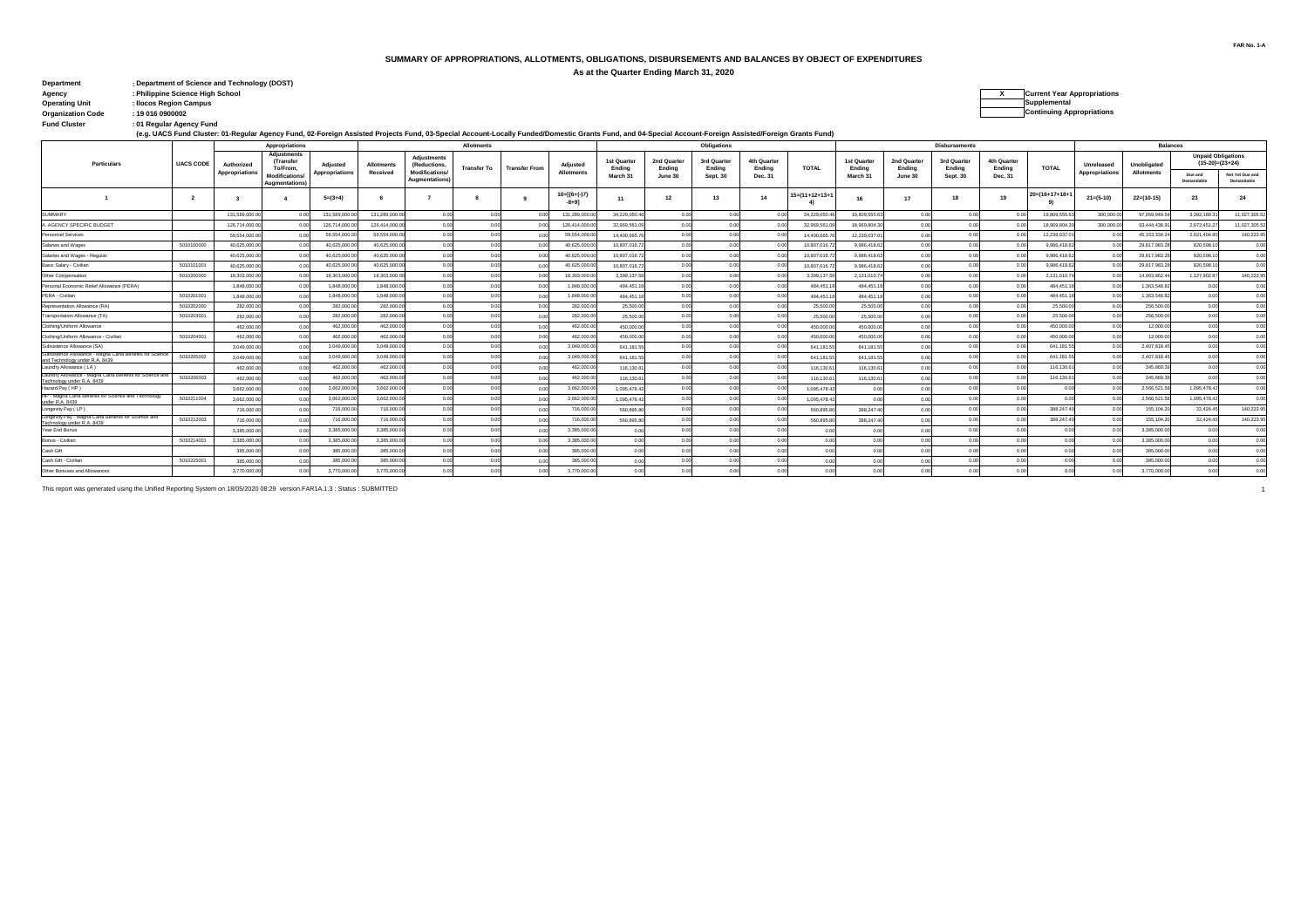# **: Department Department of Science and Technology (DOST) Agency : Philippine Science High School**

**: Fund Cluster 01 Regular Agency Fund**

**(e.g. UACS Fund Cluster: 01-Regular Agency Fund, 02-Foreign Assisted Projects Fund, 03-Special Account-Locally Funded/Domestic Grants Fund, and 04-Special Account-Foreign Assisted/Foreign Grants Fund)**

|                                                     |                  | Appropriations |                                               |                       | <b>Allotments</b> |                                       |             |                      |                              | <b>Obligations</b>    |                       |                       |                       | <b>Disbursements</b>  |                       |                       |                       |                       | <b>Balances</b>            |                |                   |                           |                               |
|-----------------------------------------------------|------------------|----------------|-----------------------------------------------|-----------------------|-------------------|---------------------------------------|-------------|----------------------|------------------------------|-----------------------|-----------------------|-----------------------|-----------------------|-----------------------|-----------------------|-----------------------|-----------------------|-----------------------|----------------------------|----------------|-------------------|---------------------------|-------------------------------|
| Particulars                                         | <b>UACS CODE</b> | Authorized     | <b>Adjustments</b><br>(Transfer<br>To/From.   | <b>Adjusted</b>       | Allotments        | <b>Adiustments</b><br>(Reductions,    | Transfer To | <b>Transfer From</b> | Adiusted                     | 1st Quarter<br>Ending | 2nd Quarter<br>Ending | 3rd Quarter<br>Ending | 4th Quarter<br>Ending | TOTAL                 | 1st Quarter<br>Ending | 2nd Quarter<br>Endina | 3rd Quarter<br>Ending | 4th Quarter<br>Ending | TOTAL                      | Unreleased     | Unobligated       | <b>Unpaid Obligations</b> | $(15-20)=(23+24)$             |
|                                                     |                  | Appropriations | <b>Modifications</b><br><b>Augmentations)</b> | <b>Appropriations</b> | Received          | <b>Modifications</b><br>Augmentations |             |                      | <b>Allotments</b>            | March 31              | June 30               | Sept. 30              | Dec. 31               |                       | March 31              | June 30               | Sept. 30              | Dec. 31               |                            | Appropriations | <b>Allotments</b> | Due and<br>Demandable     | Not Yet Due and<br>Demandable |
|                                                     | $\overline{2}$   |                |                                               | $5=(3+4)$             |                   |                                       |             |                      | $10 = [{6+(-)}7]$<br>$-8+91$ | 11                    | 12                    | 13                    | 14                    | $5 = (11 + 12 + 13 +$ | 16                    | 17                    | 18                    | 19                    | $20 = (16 + 17 + 18 +$     | $21 = (5-10)$  | $22=(10-15)$      | 23                        | 24                            |
| Productivity Enhancement Incentive - Civilian       | 5010299012       | 385,000.0      | 0 <sub>0</sub>                                | 385,000               | 385,000.          | 00                                    | 0.00        | 0.00                 | 385,000.0                    | 0.00                  |                       | 0.00                  | 0 <sup>o</sup>        | 0.00                  | 0 <sup>0</sup>        |                       | 0.00                  |                       | 0 <sub>0</sub>             | 0.00           | 385,000.0         | 0.00                      | 0.00                          |
| Mid-Year Bonus - Civilian                           | 5010299036       | 3.385.000.     |                                               | 3.385.000.0           | 3.385.000         |                                       |             |                      | 3,385,000.0                  |                       |                       | 0.00                  | 0 <sup>1</sup>        | 0.00                  |                       |                       | 0.00                  |                       | 00                         | 00             | 3.385.000.0       | 0.00                      | 0.00                          |
| Personnel Benefit Contributions                     | 5010300000       | 591,000.0      | 0 <sub>0</sub>                                | 591,000.0             | 591,000           |                                       |             | 0.00                 | 591,000.0                    | 194,511.4             |                       | 0.00                  | 0 <sup>0</sup>        | 194,511.48            | 121,607.6             |                       |                       |                       | 121,607.6                  | 0.0            | 396,488.5         | 72,903.8                  | 0.00                          |
| Pag-IBIG Contributions                              |                  | 92,000.0       |                                               | 92,000.0              | 92,000.0          |                                       | 00          | 0.00                 | 92.000.0                     | 24,300.0              |                       | 0.00                  | 0.01                  | 24,300.00             | 8.100.0               |                       |                       |                       | 8.100.0                    | 0.0            | 67,700.0          | 16,200.0                  | 0.00                          |
| Pag-IBIG - Civilian                                 | 5010302001       | 92,000.0       | 0 <sub>0</sub>                                | 92,000.00             | 92,000.0          | 000                                   |             | 0.00                 | 92,000.0                     | 24,300.0              |                       | 0.00                  | 0 <sup>o</sup>        | 24,300.00             | 8,100.0               |                       |                       |                       | 8,100.00                   | 000            | 67,700.0          | 16,200.0                  | 0.00                          |
| PhilHealth Contribution                             |                  | 407.000.0      | 0.00                                          | 407.000.0             | 407.000.0         | 0.00                                  |             | 0.00                 | 407.000.0                    | 145,811.4             |                       | 0.00                  | 0.01                  | 145,811.4             | 97.207.6              |                       |                       |                       | 97.207.6                   | 0.0            | 261.188.5         | 48,603.8                  | 0.00                          |
| PhilHealth - Civilian                               | 5010303001       | 407,000.0      |                                               | 407.000.0             | 407.000.0         | 0.00                                  |             |                      | 407.000.0                    | 145,811.4             |                       | 0.00                  | 00                    | 145,811.4             | 97,207.6              |                       |                       |                       | 97.207.6                   | 00             | 261.188.52        | 48,603.83                 | 0.00                          |
| Employees Compensation Insurance Premiums           |                  | 92,000.0       | 0.00                                          | 92,000.0              | 92,000.0          | 0.00                                  |             | 0.00                 | 92,000.0                     | 24,400.0              |                       | 0.00                  | 0.00                  | 24,400.00             | 16,300.0              |                       | 0.00                  |                       | 16,300.0                   | 0.00           | 67,600.0          | 8.100.0                   | 0.00                          |
| ECIP - Civilian                                     | 5010304001       | 92,000.0       | 0 <sub>0</sub>                                | 92,000.0              | 92,000.0          |                                       |             | 0.00                 | 92,000.0                     | 24,400.00             |                       | 0.00                  | 0.00                  | 24,400.00             | 16,300.00             |                       |                       |                       | 16,300.0                   | 0.00           | 67,600.0          | 8.100.0                   | 0.00                          |
| Other Personnel Benefits                            | 5010400000       | 35,000.0       | 0 <sub>0</sub>                                | 35,000.0              | 35,000.0          | 0.00                                  |             | 0.00                 | 35,000.0                     | 0.00                  |                       | 0.00                  | 0.00                  | 0.00                  |                       |                       | n on                  |                       | 00                         | 0.0            | 35,000.0          | 0.00                      | 0.00                          |
| Other Personnel Benefits                            |                  | 35,000.0       |                                               | 35,000.0              | 35,000.           |                                       |             | 0.00                 | 35,000.0                     | 0.00                  |                       | 0.00                  | 00                    | 0.00                  |                       |                       |                       |                       |                            | 0.00           | 35,000.0          | 00                        | 0.00                          |
| Loyalty Award - Civilian                            | 5010499015       | 35,000.0       | 0 <sub>0</sub>                                | 35,000.0              | 35,000.           |                                       |             | 0.00                 | 35,000.0                     | 0.00                  |                       | 0.00                  | 0.00                  | 0.00                  | 0.0                   |                       | 0.00                  | 0.00                  | 00                         | 000            | 35,000.0          | 0.00                      | 0.00                          |
| Maintenance and Other Operating Expenses            |                  | 42.900.000.0   |                                               | 42,900,000            | 42.900.000.0      | 0.00                                  |             | 0.00                 | 42.900.000.0                 | 9.262.990.7           |                       | 0.00                  | 00                    | 9,262,990.7           | 6,710,214.52          | n nr                  | 0.00                  | 0.00                  | 6,710,214.52               | 0.00           | 33.637.009.2      | 951.046.47                | 1,601,729.72                  |
| <b>Traveling Expenses</b>                           | 5020100000       | 700,000.0      | 400,000.0                                     | 1.100.000.0           | 700,000.0         | 400,000.0                             | 00          | 00                   | 1.100.000.0                  | 489,116.0             |                       | 0.00                  | 0 <sup>o</sup>        | 489,116.0             | 481,918.0             |                       | 0.00                  |                       | 481,918.0                  | - 0.0          | 610.883.9         | 7.198.00                  | 0.00                          |
| Fraveling Expenses - Local                          | 5020101000       | 400,000.0      | 0.00                                          | 400,000.0             | 400,000.0         | 0.00                                  | 0.00        | 0.00                 | 400,000.0                    | 167,015.4             | 00                    | 0.00                  | 0.01                  | 167,015.45            | 159,817.45            | n nr                  | 0.00                  |                       | 159.817.4                  | 0.0            | 232,984.5         | 7.198.00                  | 0.00                          |
| Traveling Expenses - Foreign                        | 5020102000       | 300,000.0      | 400,000.0                                     | 700,000.00            | 300,000.0         | 400,000.00                            | 0.00        | 0.00                 | 700,000.0                    | 322,100.6             |                       | 0.00                  | 00                    | 322.100.60            | 322.100.60            |                       | 0.00                  |                       | 322,100.60                 | 00             | 377,899.4         | 0.00                      | 0.00                          |
| Training and Scholarship Expenses                   | 5020200000       | 26,167,000.0   | (2, 522, 000.0                                | 23,645,000.0          | 26,167,000.       | (2,522,000.00)                        | 0.00        | 0.0                  | 23,645,000.0                 | 5.843.700.6           |                       | 0.00                  | 00                    | 5.843.700.63          | 4,382,735.6           |                       | 0.00                  |                       | 4,382,735.6                |                | 17,801,299.3      | 4,999.95                  | 1,455,965.00                  |
| <b>Training Expenses</b>                            | 5020201002       | 2.350.000.     | (970,000.0)                                   | 1.380.000.0           | 2.350.000         | (970,000.0)                           | 0.00        | 0.00                 | 1.380.000.0                  | 7,500.0               |                       | 0.00                  | 00                    | 7,500.00              | 7,500.00              |                       | 0.00                  |                       | 7,500.00                   | 0.0            | 1.372.500.0       | 0.00                      | 0.00                          |
| Scholarship Grants/Expenses                         | 5020202000       | 23,817,000.    | (1,552,000.0)                                 | 22,265,000.0          | 23,817,000        | (1,552,000.0)                         | 0.00        | 0.00                 | 22,265,000.0                 | 5.836.200.6           |                       | 0.00                  | 00                    | 5.836.200.6           | 4,375,235.68          |                       | 0.00                  |                       | 4,375,235.68               | 00             | 16,428,799.3      | 4,999.95                  | 1,455,965.00                  |
| Supplies and Materials Expenses                     | 5020300000       | 4.561.000.0    |                                               | 4.561.000.0           | 4.561.000         | 00                                    |             | 0.00                 | 4.561.000.0                  | 378,763.6             |                       | 0.00                  |                       | 378,763.6             | 244,718.75            |                       | 0.00                  |                       | 244,718.7                  | 0.0            | 4.182.236.3       | 8.530.1                   | 125.514.72                    |
| Office Supplies Expenser                            |                  | 1.953.000.0    |                                               | 1.953.000.0           | 1.953.000.0       |                                       | 0.00        | 00                   | 1.953.000.0                  | 132,680.3             |                       | 0.00                  | $^{\circ}$            | 132,680.3             | 44.418.67             |                       | 0.00                  |                       | 44.418.67                  | 0.0            | 1.820.319.6       | 0.00                      | 88.261.72                     |
| ICT Office Supplies                                 | 5020301001       | 228,000.0      |                                               | 228,000.0             | 228,000.0         | 0.00                                  | 0.00        | 0.00                 | 228,000.0                    | 0.00                  |                       | 0.00                  | 0 <sup>o</sup>        | 0.00                  | 0.00                  |                       | 0.00                  |                       | 0.00                       | 0.00           | 228,000.0         | 0.00                      | 0.00                          |
| Office Supplies Expenser                            | 5020301002       | 1,725,000.0    |                                               | 1.725.000.0           | 1.725.000.0       | 000                                   | 0.00        | 00                   | 1.725.000.0                  | 132,680.3             |                       | 0.00                  | 0 <sup>0</sup>        | 132,680.3             | 44.418.67             |                       | 0.00                  |                       | 44,418.6                   | 0.0            | 1.592.319.6       | 0.00                      | 88,261.72                     |
| Accountable Forms Expenses                          | 5020302000       | 27,000.0       |                                               | 27,000.0              | 27,000.0          |                                       | - 0.0       | 0.00                 | 27,000.0                     | 4,000.0               |                       | 0.00                  | 00                    | 4.000.0               | 4.000.0               |                       | n on                  |                       | 4.000.0                    | 0.0            | 23,000.0          | 0.00                      | 0.00                          |
| Drugs and Medicines Expenses                        | 5020307000       | 129,000.0      | 0 <sub>0</sub>                                | 129,000.0             | 129,000.0         | 0.00                                  | 0.00        | 0.00                 | 129,000.0                    | 23,890.0              |                       | 0.00                  | 0.01                  | 23,890.0              | 23,890.00             | 0.00                  | 0.00                  |                       | 23,890.0                   | 0.0            | 105,110.0         | 0.00                      | 0.00                          |
| Medical, Dental and Laboratory Supplies Expenses    | 5020308000       | 226,000.0      | 0 <sub>0</sub>                                | 226,000.0             | 226,000.          | 0.00                                  | 00          | 0.00                 | 226,000.0                    | 7,543.00              |                       | 0.00                  | 0.01                  | 7,543.00              | 7,543.00              | 0.00                  | 0.00                  |                       | 7,543.0                    | 0.0            | 218,457.0         | 0 <sup>0</sup>            | 0.00                          |
| Fuel, Oil and Lubricants Expenses                   | 5020309000       | 471,000.0      | 0 <sub>0</sub>                                | 471,000.0             | 471.000.0         | 0.00                                  |             | 00                   | 471,000.0                    | 53,055.88             |                       | 0.00                  | 00                    | 53.055.88             | 49.468.88             | 0.00                  | 0.00                  | 00                    | 49.468.88                  | - 0.0          | 417.944.1         | 3.587.0                   | 0.00                          |
| Textbooks and Instructional Materials Expenses      | 5020311001       | 913,000.0      |                                               | 913,000.0             | 913,000.0         | 0.00                                  |             |                      | 913,000.0                    | 0.00                  |                       | 0.00                  | 00                    | 0.00                  | 0 <sup>0</sup>        |                       | 0.00                  | 0.00                  | 0.00                       |                | 913,000.0         | 0.00                      | 0.00                          |
| Semi-Expendable Machinery and Equipment             |                  | 4,000.0        |                                               | 4,000.0               | 4.000.0           | 0 <sup>o</sup>                        |             | 0.00                 | 4.000.0                      | 0.00                  |                       | 0.00                  |                       | 0.00                  | 00                    |                       | 0.00                  | 0.01                  | 0 <sup>0<sup>c</sup></sup> |                | 4,000.0           | 0.00                      | 0.00                          |
| Information and Communications Technology Equipment | 5020321003       | 4,000.0        |                                               | 4,000.00              | 4,000.            |                                       |             |                      | 4.000.0                      | 0.00                  |                       |                       |                       |                       |                       |                       |                       |                       |                            | 0.00           | 4.000.0           | 0 <sup>o</sup>            | 0.00                          |

This report was generated using the Unified Reporting System on 18/05/2020 08:29 version.FAR1A.1.3 ; Status : SUBMITTED 2

**X Current Year Appropriations Operating Unit : Ilocos Region Campus Supplemental** 

**Organization Code : 19 016 0900002 Continuing Appropriations**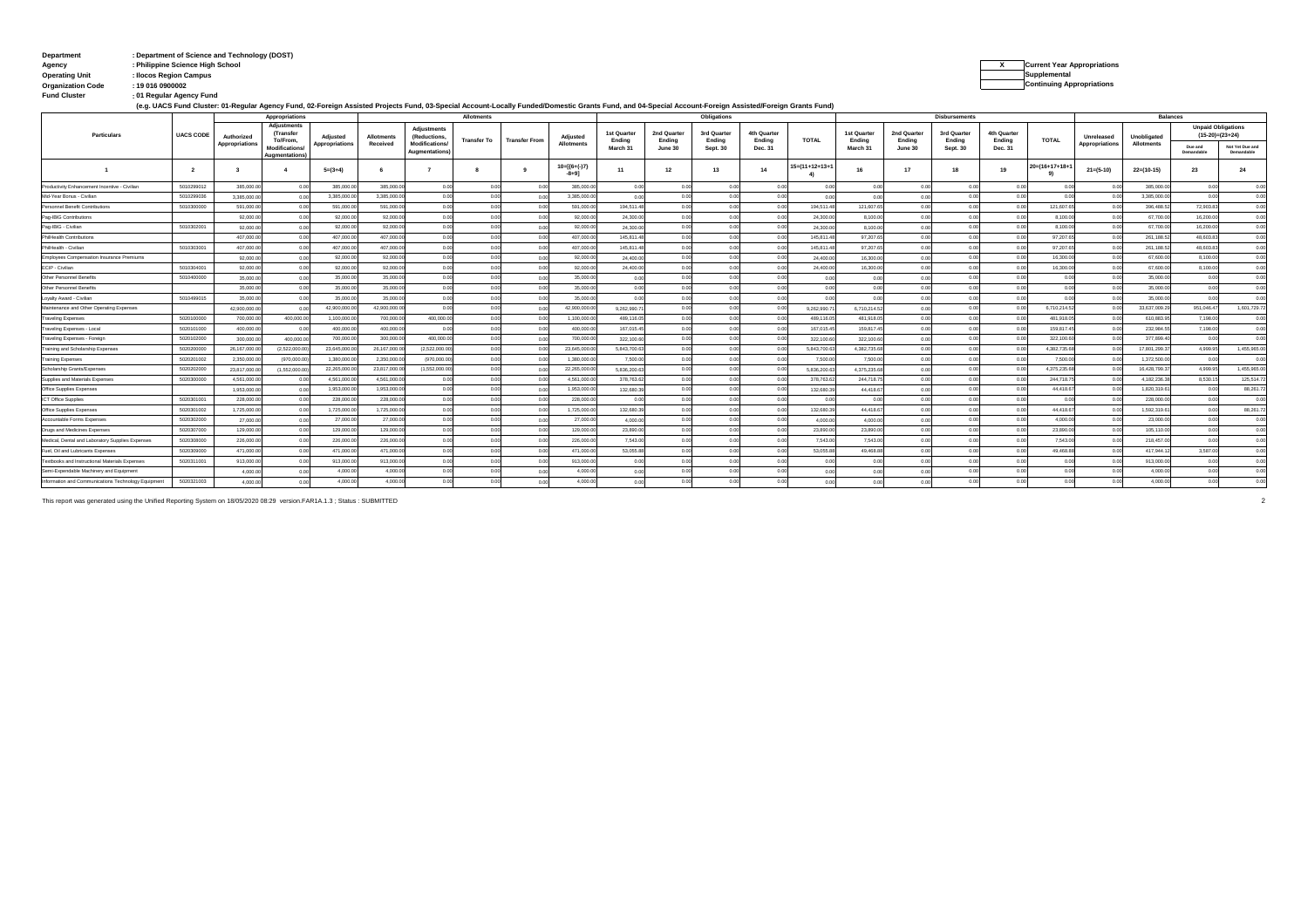# **: Department Department of Science and Technology (DOST) Agency : Philippine Science High School**

```
X Current Year Appropriations
Operating Unit : Ilocos Region Campus Supplemental
```
**: Fund Cluster 01 Regular Agency Fund Organization Code : 19 016 0900002 Continuing Appropriations**

| (e.g. UACS Fund Cluster: 01-Regular Agency Fund, 02-Foreign Assisted Projects Fund, 03-Special Account-Locally Funded/Domestic Grants Fund, and 04-Special Account-Foreign Assisted/Foreign Grants Fund) |  |
|----------------------------------------------------------------------------------------------------------------------------------------------------------------------------------------------------------|--|
|----------------------------------------------------------------------------------------------------------------------------------------------------------------------------------------------------------|--|

| Appropriations                                                                                                          |                  |                         |                                        |                 | Allotments        |                                       |                    |                      |                             | Obligations           |                       |                       |                       | <b>Disbursements</b>  |                       |                       |                       |                       | <b>Balances</b>        |                |                   |                       |                                                |
|-------------------------------------------------------------------------------------------------------------------------|------------------|-------------------------|----------------------------------------|-----------------|-------------------|---------------------------------------|--------------------|----------------------|-----------------------------|-----------------------|-----------------------|-----------------------|-----------------------|-----------------------|-----------------------|-----------------------|-----------------------|-----------------------|------------------------|----------------|-------------------|-----------------------|------------------------------------------------|
| Particulars                                                                                                             | <b>UACS CODE</b> | Authorized              | Adjustments<br>Transfer<br>To/From.    | <b>Adjusted</b> | <b>Allotments</b> | <b>Adjustments</b><br>(Reductions,    | <b>Transfer To</b> | <b>Transfer From</b> | Adjusted                    | 1st Quarter<br>Endina | 2nd Quarter<br>Ending | 3rd Quarter<br>Ending | 4th Quarter<br>Ending | <b>TOTAL</b>          | 1st Quarter<br>Ending | 2nd Quarter<br>Ending | 3rd Quarter<br>Ending | 4th Quarter<br>Ending | TOTAL                  | Unreleased     | Unobligated       |                       | <b>Unpaid Obligations</b><br>$(15-20)=(23+24)$ |
|                                                                                                                         |                  | Appropriations          | <b>Modifications</b><br>Augmentations) | Appropriations  | Received          | <b>Modifications</b><br>Augmentations |                    |                      | Allotments                  | March 31              | June 30               | Sept. 30              | Dec. 31               |                       | March 31              | June 30               | Sept. 30              | Dec. 31               |                        | Appropriations | <b>Allotments</b> | Due and<br>Demandable | Not Yet Due and<br>Demandable                  |
|                                                                                                                         | $\overline{2}$   | $\overline{\mathbf{3}}$ |                                        | $5=(3+4)$       | -6                |                                       |                    | $\bullet$            | $10=[(6+(-)7)$<br>$-8 + 91$ | 11                    | 12                    | 13                    | 14                    | $5 = (11 + 12 + 13 +$ | 16                    | 17                    | 18                    | 19                    | $10 = (16 + 17 + 18 +$ | $21 = (5-10)$  | $22=(10-15)$      | 23                    | 24                                             |
| Other Supplies and Materials Expenses                                                                                   | 5020399000       | 838,000.0               | 0.00                                   | 838,000.0       | 838,000.0         | 0.00                                  | 00                 | 00                   | 838,000.0                   | 157,594.3             | 00                    | 0.00                  | 00                    | 157,594.3             | 115,398.20            | 0.00                  | 00                    | 00                    | 115,398.2              | 00             | 680,405.6         | 4,943.15              | 37,253.00                                      |
| <b>Utility Expenses</b>                                                                                                 | 5020400000       | 3.520.000.0             | 0.00                                   | 3,520,000.      | 3,520,000.0       | 0.00                                  | 00                 | 0.01                 | 3,520,000.0                 | 642,936.4             | 0.0                   | 0.00                  | 0.00                  | 642.936.4             | 492.936.49            | 0.00                  | 0.00                  |                       | 492,936.4              | 0.0            | 2,877,063.5       | 150,000.00            | 0.00                                           |
| Water Expenses                                                                                                          | 5020401000       | 20,000.0                | 0.00                                   | 20,000.0        | 20,000.0          | 0 <sup>0</sup>                        |                    | 0.01                 | 20,000.0                    | 0.00                  |                       | 0.00                  | 0.00                  | 00                    | 0.00                  | 0.00                  |                       |                       | 0.01                   | 0.0            | 20,000.0          | 0.00                  | 0.00                                           |
| <b>Electricity Expenses</b>                                                                                             | 5020402000       | 3,500,000.0             | 0.00                                   | 3.500.000       | 3.500.000.0       | 0.00                                  | 00                 | 0.01                 | 3,500,000.0                 | 642,936.4             |                       | 0.00                  | 0.00                  | 642,936.4             | 492.936.49            | 0.00                  | 0 <sup>0</sup>        | 00                    | 492.936.4              | 0.0            | 2.857.063.5       | 150,000.0             | 0.00                                           |
| Communication Expenses                                                                                                  | 5020500000       | 501,000.0               | 00                                     | 501,000.0       | 501.000.0         | 00                                    |                    | 00                   | 501.000.00                  | 39,509.9              |                       | 0.00                  | 0.00                  | 39,509.9              | 31,209.98             | 0.00                  | 00                    | $^{\circ}$            | 31.209.9               | 0.0            | 461,490.0         | 8,300.00              | 0.00                                           |
| Postage and Courier Services                                                                                            | 5020501000       | 72,000.0                | 0.00                                   | 72,000.0        | 72,000.0          | 0 <sup>0</sup>                        |                    | 00                   | 72,000.00                   | 2,395.0               |                       | 0.00                  | 0.00                  | 2,395.0               | 2,395.00              | 0.00                  |                       |                       | 2,395.0                | 00             | 69,605.0          | 0.00                  | 0.00                                           |
| <b>Telephone Expenses</b>                                                                                               |                  | 138,000.0               | 0.00                                   | 138,000.0       | 138,000.0         | 0.00                                  |                    | 0.01                 | 138,000.0                   | 26,606.9              | 00                    | 0.00                  | 0.00                  | 26,606.9              | 19,906.99             | 0.00                  | 0.00                  | 0.00                  | 19,906.9               | 00             | 111,393.0         | 6,700.00              | 0.00                                           |
| Mobile                                                                                                                  | 5020502001       | 78,000.0                | 0.00                                   | 78,000.0        | 78,000.0          | 0.00                                  | 00                 | 0.00                 | 78,000.00                   | 19,661.03             | 00                    | 0.00                  | 0.00                  | 19,661.0              | 12,961.0              | 0.00                  | 0.00                  | 0.00                  | 12.961.0               | 0.0            | 58,338.9          | 6,700.00              | 0.00                                           |
| Landline                                                                                                                | 5020502002       | 60,000.0                | 0.00                                   | 60,000          | 60,000.0          | 0 <sup>0</sup>                        |                    | 0.01                 | 60,000.0                    | 6,945.9               |                       | 0.00                  | 0.00                  | 6.945.9               | 6,945.96              | 0.00                  |                       |                       | 6.945.9                | 0.0            | 53.054.0          | 0.00                  | 0.00                                           |
| Internet Subscription Expenses                                                                                          | 5020503000       | 291,000.0               | 0.00                                   | 291,000.0       | 291,000.0         | 00                                    |                    | 0.01                 | 291,000.0                   | 10,507.9              |                       | 0.00                  | 0.00                  | 10.507.9              | 8.907.9               | 0.00                  |                       | 00                    | 8,907.9                | 0.0            | 280.492.0         | 1,600.00              | 0.00                                           |
| Confidential, Intelligence and Extraordinary                                                                            | 5021000000       | 98,000.0                | 0.00                                   | 98,000.0        | 98,000.0          | 0.00                                  |                    | 0.01                 | 98,000.0                    | 11,162.0              |                       | 0.00                  | 0.00                  | 11,162.0              | 11,162.00             | 0.00                  | 0 <sup>o</sup>        | 00                    | 11,162.0               | 0.0            | 86,838.0          | 0.00                  | 0.00                                           |
| Extraordinary and Miscellaneous Expenses                                                                                | 5021003000       | 98,000.0                | 0.00                                   | 98,000.0        | 98,000.0          | 0.00                                  | 00                 | 0.01                 | 98,000.00                   | 11,162.0              | 00                    | 0.00                  | 0.00                  | 11,162.0              | 11,162.00             | 0.00                  | 0.00                  | 00                    | 11,162.0               | 00             | 86,838.0          | 0.00                  | 0.00                                           |
| Professional Services                                                                                                   | 5021100000       | 615,000.0               | (229,000.00)                           | 386,000.0       | 615,000.0         | (229,000.00                           | 0.00               | 0.00                 | 386,000.00                  | 65,324.39             | 0.00                  | 0.00                  | 0.00                  | 65,324.3              | 59,324.39             | 0.00                  | 0.00                  | 0.00                  | 59,324.3               | 0.0            | 320,675.6         | 6,000.00              | 0.00                                           |
| Legal Services                                                                                                          |                  | 18,000.0                | 00                                     | 18,000.0        | 18,000.0          | 0 <sup>0</sup>                        |                    | 00                   | 18,000.00                   | 100.00                | 00                    | 0.00                  | 0.00                  | 100.0                 | 100.00                | 0.00                  | 00                    |                       | 100.0                  | 0.0            | 17,900.0          | 0.00                  | 0.00                                           |
| Legal Services                                                                                                          | 5021101000       | 18,000.0                | 0.00                                   | 18,000.0        | 18,000.0          | 0.00                                  | 00                 | 0.01                 | 18,000.00                   | 100.00                |                       | 0.00                  | 0.00                  | 100.00                | 100.00                | 0.00                  | 0.00                  |                       | 100.0                  | 0.0            | 17,900.0          | 0.00                  | 0.00                                           |
| <b>Auditing Services</b>                                                                                                | 5021102000       | 29,000.0                | 0.00                                   | 29,000.0        | 29,000.0          | 0.00                                  |                    | 00                   | 29,000.0                    | 0.00                  |                       | 0.00                  | 0.00                  | 0.00                  | 0 <sup>o</sup>        | 0.00                  | 00                    |                       | 0.00                   | 00             | 29,000.0          | 0.00                  | 0.00                                           |
| Consultancy Services                                                                                                    |                  | 68,000.0                | 0.00                                   | 68,000.0        | 68,000.0          | 0 <sup>0</sup>                        |                    | 0.01                 | 68,000.00                   | 0.00                  |                       | 0.00                  | 00                    | 0.00                  | 0 <sup>o</sup>        | 0.00                  |                       | 0 <sub>0</sub>        | 0.00                   | 00             | 68,000.0          | 0.00                  | 0.00                                           |
| <b>ICT Consultancy Services</b>                                                                                         | 5021103001       | 18,000.00               | 0.00                                   | 18,000.0        | 18,000.0          | 0.00                                  | 00                 | 0.01                 | 18,000.00                   | 0.00                  |                       | 0.00                  | 0.00                  | 0.00                  | 0.00                  | 0.00                  | 0.00                  | 0.00                  | 0.00                   | 0.0            | 18,000.0          | 0.00                  | 0.00                                           |
| Consultancy Services                                                                                                    | 5021103002       | 50,000.0                | 0.00                                   | 50,000.0        | 50,000.0          | 0.00                                  |                    | 0.01                 | 50,000.00                   | 0.00                  | 00                    | 0.00                  | 0.00                  | 0.00                  | 0 <sup>o</sup>        | 0.00                  | 00                    | 0.00                  | 0.00                   | 0.0            | 50,000.0          | 0.00                  | 0.00                                           |
| Other Professional Services                                                                                             | 5021199000       | 500,000.0               | (229,000.00)                           | 271,000.0       | 500,000.0         | (229,000.01)                          |                    | 0.01                 | 271,000.00                  | 65,224.39             |                       | 0.00                  | 0.00                  | 65,224.3              | 59,224.39             | 0.00                  | 0.00                  | 00                    | 59,224.3               | 0.0            | 205,775.6         | 6,000.00              | 0.00                                           |
| General Services                                                                                                        | 5021200000       | 3,359,000.              | 1,651,000.0                            | 5.010.000.0     | 3.359.000.0       | 1.651.000.0                           | 00                 | 0.01                 | 5.010.000.0                 | 1,116,626.5           |                       | 0.00                  | 0.00                  | 1,116,626.5           | 356,008.1             | 0.00                  |                       | 00                    | 356,008.               | 00             | 3.893.373.        | 760,618.3             | 0.00                                           |
| Janitorial Services                                                                                                     | 5021202000       | 1,292,000.              | 455,000.0                              | 1,747,000.      | 1,292,000.0       | 455,000.0                             |                    | 0.01                 | 1,747,000.0                 | 340,156.9             |                       | 0.00                  | 0.00                  | 340,156.9             | 113,532.0             | 0.00                  |                       |                       | 113,532.0              | 00             | 1,406,843.        | 226,624.9             | 0.00                                           |
| Security Services                                                                                                       | 5021203000       | 1.667.000               | 320,000.0                              | 1,987,000.0     | 1,667,000.0       | 320,000.0                             | - 0                | 00                   | 1.987.000.0                 | 486,529.4             |                       | 0.00                  | 0.00                  | 486.529.              | 156,978.5             |                       |                       | 00                    | 156,978.5              | 0.0            | 1,500,470.        | 329,550.9             | 0.00                                           |
| Other General Services                                                                                                  |                  | 400,000.0               | 876,000.00                             | 1,276,000.0     | 400,000.0         | 876,000.0                             |                    | 0.01                 | 1.276.000.0                 | 289,940.1             | 0.0                   | 0.00                  | 0.00                  | 289,940.1             | 85,497.62             | 0.00                  | 0.00                  | 0.00                  | 85,497.6               | 0.0            | 986,059.8         | 204.442.53            | 0.00                                           |
| Other General Services - ICT Services                                                                                   | 5021299001       | 50,000.0                | 0.00                                   | 50,000.0        | 50,000.0          | 0.00                                  | 00                 | 0.00                 | 50,000.00                   | 0.00                  | 0.00                  | 0.00                  | 0.00                  | 0.00                  | 0.00                  | 0.00                  | 0.00                  | 0.00                  | 0.00                   | 00             | 50,000.0          | 0.00                  | 0.00                                           |
| Other General Services                                                                                                  | 5021299099       | 350,000.0               | 876,000.00                             | 1.226.000.0     | 350,000.0         | 876,000.                              |                    | 00                   | 1.226.000.0                 | 289,940.1             |                       | 0.00                  | 0.00                  | 289,940.1             | 85,497.62             | 0.00                  | 0.00                  |                       | 85.497.6               | 0.0            | 936,059.8         | 204.442.5             | 0.00                                           |
| Repairs and Maintenance                                                                                                 | 5021300000       | 1.965,000.0             | 00                                     | 1.965.000       | 1.965.000         | 0 <sup>0</sup>                        |                    | 0.01                 | 1.965.000.0                 | 47,498.0              |                       | 0.00                  | 0.00                  | 47,498.0              | 47.498.0              | 0.00                  |                       |                       | 47,498.0               | 00             | 1.917.502.        | 0.00                  | 0.00                                           |
| Repairs and Maintenance - Land Improvements                                                                             |                  | 361,000.0               | 0.00                                   | 361,000.0       | 361,000.0         | 00                                    |                    | 0.01                 | 361,000.0                   | 0.00                  |                       | 0.00                  | 0.00                  | 0.00                  | 0.01                  | 0.00                  |                       |                       | 0.00                   | 0.0            | 361,000.0         | 0.00                  | 0.00                                           |
| Other Land Improvements                                                                                                 | 5021302099       | 361,000.0               | 0.00                                   | 361,000.0       | 361,000.0         | 0 <sup>0</sup>                        |                    | 0.01                 | 361,000.0                   | 0.00                  |                       | 0.00                  | 0.00                  | 0.00                  | 0.00                  | 0.00                  |                       | 0 <sub>0</sub>        | 0.00                   | 0.0            | 361,000.0         | 0.00                  | 0.00                                           |
| Repairs and Maintenance - Buildings and Other                                                                           |                  | 301,000.0               | 0.0                                    | 301,000.0       | 301,000.0         | 0 <sup>0</sup>                        |                    | 0.01                 | 301.000.0                   | 31,085.0              |                       | 0.00                  | 0.00                  | 31,085.0              | 31,085.00             | 0.00                  |                       |                       | 31.085.0               | 00             | 269,915.0         | 0.00                  | 0.00                                           |
| <b>School Buildings</b>                                                                                                 | 5021304002       | 293,000.0               | 0.00                                   | 293,000.0       | 293.000.0         | 0.00                                  | 00                 | 00                   | 293.000.00                  | 31,085.0              |                       | 0.00                  | 0.00                  | 31,085.0              | 31,085.00             | 0.00                  | 0.00                  |                       | 31.085.0               | 0.0            | 261.915.0         | 0.00                  | 0.00                                           |
| This report was generated using the Unified Reporting System on 18/05/2020 08:29 version.FAR1A.1.3 ; Status : SUBMITTED |                  |                         |                                        |                 |                   |                                       |                    |                      |                             |                       |                       |                       |                       |                       |                       |                       |                       |                       |                        |                |                   |                       |                                                |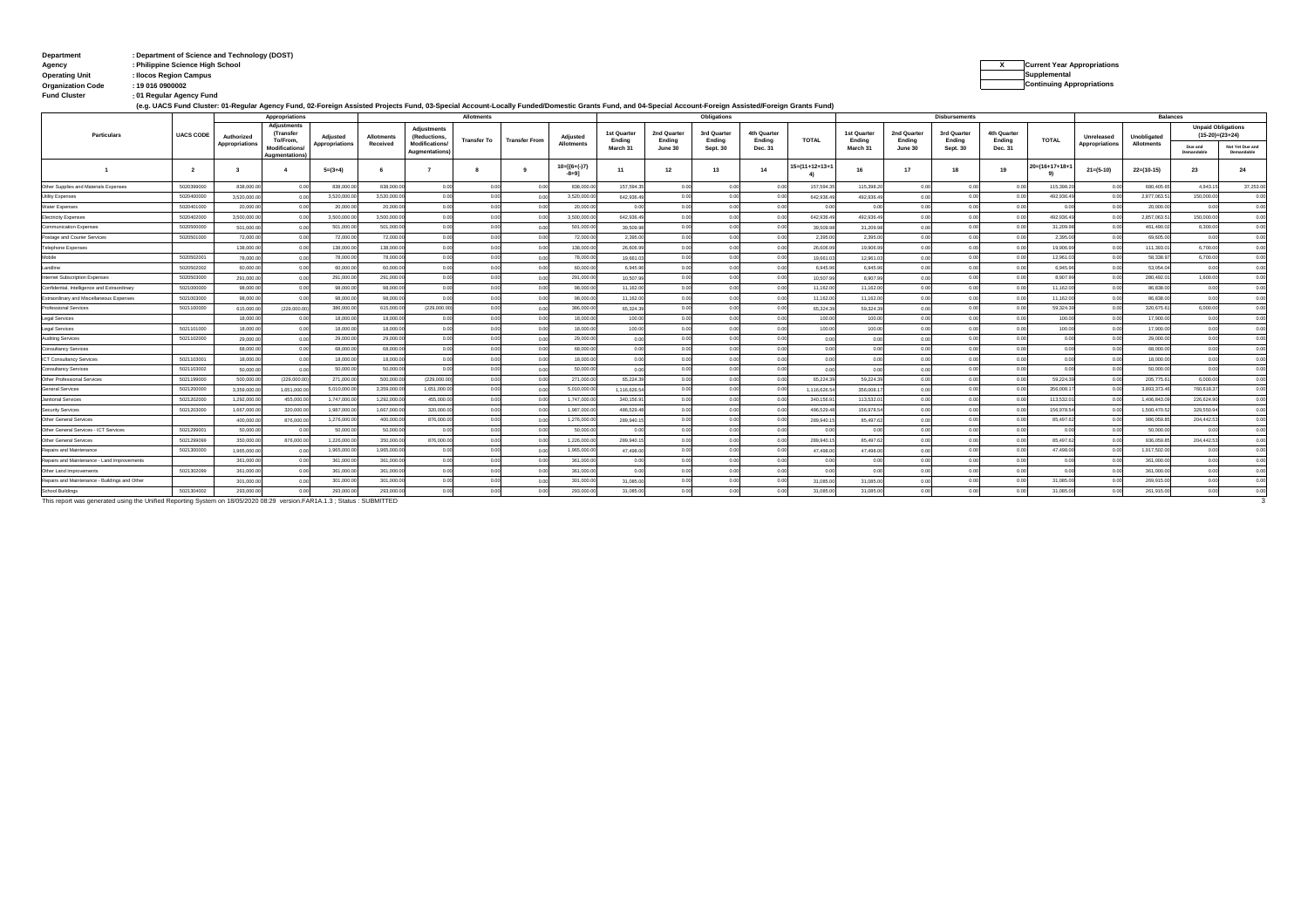# **: Department Department of Science and Technology (DOST) Agency : Philippine Science High School X Current Year Appropriations**

**Organization Code : 19 016 0900002**

```
Operating Unit : Ilocos Region Campus Supplemental 
                                                                    Continuing Appropriations
```
**: Fund Cluster 01 Regular Agency Fund**

|  | (e.g. UACS Fund Cluster: 01-Regular Agency Fund, 02-Foreign Assisted Projects Fund, 03-Special Account-Locally Funded/Domestic Grants Fund, and 04-Special Account-Foreign Assisted/Foreign Grants Fund) |  |
|--|----------------------------------------------------------------------------------------------------------------------------------------------------------------------------------------------------------|--|
|--|----------------------------------------------------------------------------------------------------------------------------------------------------------------------------------------------------------|--|

|                                                    |                  | Appropriations               |                                                                                             |                                   |                               | Allotments                                                 |                    |                      |                                  | Obligations           |                      |                       |                       |                |                       | <b>Disbursements</b>  |                       | <b>Balances</b>       |                        |                              |                           |                       |                                                |
|----------------------------------------------------|------------------|------------------------------|---------------------------------------------------------------------------------------------|-----------------------------------|-------------------------------|------------------------------------------------------------|--------------------|----------------------|----------------------------------|-----------------------|----------------------|-----------------------|-----------------------|----------------|-----------------------|-----------------------|-----------------------|-----------------------|------------------------|------------------------------|---------------------------|-----------------------|------------------------------------------------|
| Particulars                                        | <b>UACS CODE</b> | Authorized<br>Appropriations | <b>Adjustments</b><br>(Transfer<br>To/From.<br><b>Modifications</b><br><b>Augmentations</b> | Adjusted<br><b>Appropriations</b> | <b>Allotments</b><br>Received | <b>Adjustments</b><br>(Reductions,<br><b>Modifications</b> | <b>Transfer To</b> | <b>Transfer From</b> | Adjusted<br><b>Allotments</b>    | 1st Quarter<br>Endina | 2nd Quarte<br>Ending | 3rd Quarter<br>Endina | 4th Quarter<br>Endina | <b>TOTAL</b>   | 1st Quarter<br>Endina | 2nd Quarter<br>Endina | 3rd Quarter<br>Endina | 4th Quarter<br>Endina | <b>TOTAL</b>           | Unreleased<br>Appropriations | Unobligated<br>Allotments |                       | <b>Unpaid Obligations</b><br>$(15-20)=(23+24)$ |
|                                                    |                  |                              |                                                                                             |                                   |                               | Augmentations                                              |                    |                      |                                  | March 31              | June 30              | Sept. 30              | Dec. 31               |                | March 31              | June 30               | Sept. 30              | Dec. 31               |                        |                              |                           | Due and<br>Demandable | Not Yet Due and<br>Demandable                  |
|                                                    | $\overline{2}$   | $\mathbf{R}$                 | $\boldsymbol{A}$                                                                            | $5=(3+4)$                         | -6                            |                                                            |                    |                      | $10 = [{6 + (-)}7]$<br>$-8 + 91$ | 11                    | 12                   | 13                    | 14                    | 15=(11+12+13+1 | 16                    | 17                    | 18                    | 19                    | $20 = (16 + 17 + 18 +$ | $21 = (5-10)$                | $22=(10-15)$              | 23                    | 24                                             |
| <b>Other Structures</b>                            | 5021304099       | 8,000.0                      | 0.00                                                                                        | 8,000.00                          | 8,000.00                      | n no                                                       | 00                 | 00                   | 8,000.00                         | 0.00                  | 0.00                 | 0.00                  | 0.00                  | 0.00           | 0.00                  | 0.00                  | 0.00                  |                       |                        | 0.00                         | 8,000.0                   | 0.00                  | 0.00                                           |
| Repairs and Maintenance - Machinery and            |                  | 853,000.0                    | 0.00                                                                                        | 853,000.0                         | 853,000.0                     | 00                                                         |                    |                      | 853,000.0                        | 0.00                  | 0.00                 | 0.00                  | 0.00                  | 0.00           |                       |                       | 0.00                  |                       |                        |                              | 853,000.0                 | 0.00                  | 0.00                                           |
| Office Equipment                                   | 5021305002       | 150,000.0                    | 0.00                                                                                        | 150,000.0                         | 150,000.0                     |                                                            |                    |                      | 150,000.0                        | 0.00                  | 0.00                 |                       |                       | 0.00           |                       | 0.01                  |                       |                       |                        |                              | 150,000.0                 | 0 <sup>o</sup>        | 0.00                                           |
| Information and Communication Technology Equipment | 5021305003       | 50,000.0                     | 0.00                                                                                        | 50,000.0                          | 50,000.00                     |                                                            |                    |                      | 50,000.00                        | 0.00                  | 0.00                 | 0.00                  |                       | 0.00           |                       | 0.00                  | 0.00                  |                       |                        |                              | 50,000.0                  | 0 <sup>o</sup>        | 0.00                                           |
| Technical and Scientific Equipment                 | 5021305014       | 533,000.0                    | 0.00                                                                                        | 533,000.0                         | 533,000.00                    |                                                            |                    |                      | 533,000.00                       | 0.00                  | 0.00                 | 0.00                  | 0 <sup>0</sup>        | 0.00           | 0.00                  | 0.00                  | 0.00                  |                       |                        |                              | 533,000.0                 | 0 <sup>o</sup>        | 0.00                                           |
| Other Machinery and Equipment                      | 5021305099       | 120,000.0                    | 0.00                                                                                        | 120,000.0                         | 120,000.00                    |                                                            |                    | 0 <sup>i</sup>       | 120,000.00                       | 0.00                  | 0.00                 | 0.00                  |                       | 0.00           | 0.00                  | 0.00                  | 0 <sup>0</sup>        |                       | $^{\circ}$             | 00                           | 120,000.0                 | 0 <sup>o</sup>        | 0.00                                           |
| Repairs and Maintenance - Transportation           |                  | 150,000.0                    | 0.00                                                                                        | 150,000.0                         | 150,000.00                    |                                                            |                    |                      | 150,000.0                        | 16,413.0              | 0.00                 | 0.00                  | 00                    | 16,413.0       | 16,413.0              | 0.00                  | 0.00                  |                       | 16,413.0               | 0 <sup>4</sup>               | 133,587.0                 | 0.00                  | 0.00                                           |
| Motor Vehicles                                     | 5021306001       | 150,000.0                    | 0.00                                                                                        | 150,000.0                         | 150,000.0                     | 0.00                                                       |                    | 00                   | 150,000.0                        | 16,413.00             | 0.00                 | 0.00                  | 0.00                  | 16,413.0       | 16,413.0              | 0.00                  | 0.00                  |                       | 16,413.0               | 00                           | 133,587.0                 | 0.00                  | 0.00                                           |
| Repairs and Maintenance - Furniture and Fixtures   |                  | 300,000.0                    | 0.00                                                                                        | 300,000.                          | 300,000.0                     | 0.00                                                       |                    | 00                   | 300,000.0                        | 0.00                  | 0.00                 | 0.00                  | 0.00                  | 0.00           | 0.00                  | 0.00                  | 0.00                  |                       | 00                     | - 0.0                        | 300,000.0                 | 0.00                  | 0.00                                           |
| Repairs and Maintenance - Furniture and Fixtures   | 5021307000       | 300,000.0                    | 0.00                                                                                        | 300,000.0                         | 300,000.0                     | 0.00                                                       |                    | 0 <sup>1</sup>       | 300.000.0                        | 0.00                  | 0.00                 | 0.00                  | 0.01                  | 0.00           | 00                    | 0.00                  | 0.00                  | 0.00                  | 00                     |                              | 300,000.0                 | 0.00                  | 0.00                                           |
| Taxes, Insurance Premiums and Other Fees           | 5021500000       | 1,025,000.0                  | 0.00                                                                                        | 1,025,000.0                       | 1.025.000.00                  | 0.00                                                       | 0.0                | 0 <sup>1</sup>       | 1.025.000.00                     | 178,438.01            | 0.00                 | 0.00                  | 0.00                  | 178,438.0      | 178,438.0             | 0.00                  | 0.00                  | 0.00                  | 178,438.0              | 00                           | 846,561.9                 | 0.00                  | 0.00                                           |
| Taxes, Duties and Licenses                         | 5021501001       | 6,000.0                      | 0.00                                                                                        | 6,000.0                           | 6,000.0                       | 0.00                                                       |                    |                      | 6,000.0                          | 0.00                  | 0.00                 | 0.00                  |                       | 00             | 00                    | 0.00                  | n nn                  |                       |                        |                              | 6,000.0                   | 0 <sup>o</sup>        | 0.00                                           |
| <b>Fidelity Bond Premiums</b>                      | 5021502000       | 112,000.0                    | 0.00                                                                                        | 112,000.0                         | 112,000.00                    | 0.00                                                       | 0.00               | 00                   | 112,000.00                       | 6,750.00              | 0.00                 | 0.00                  | 0.00                  | 6,750.00       | 6,750.00              | 0.00                  | 0.00                  | 0.00                  | 6,750.0                | 0.0                          | 105,250.0                 | 0.00                  | 0.00                                           |
| nsurance Expenses                                  | 5021503000       | 907.000.0                    | 0.00                                                                                        | 907,000.0                         | 907.000.00                    | 0.00                                                       |                    |                      | 907.000.0                        | 171,688.01            | 0.00                 | 0.00                  | 0.00                  | 171,688.0      | 171,688.0             | 0.00                  | 0.00                  |                       | 171,688.0              |                              | 735.311.9                 | 0.00                  | 0.00                                           |
| Other Maintenance and Operating Expenses           | 5029900000       | 389,000.0                    | 700.000.00                                                                                  | 1.089.000.0                       | 389,000.00                    | 700,000.00                                                 | 00                 | $^{\circ}$           | 1.089.000.0                      | 449,915.0             | 0.00                 | 0.00                  | 0.00                  | 449,915.0      | 424,265.0             | 0.00                  | 0.00                  |                       | 424,265.0              | 0.0                          | 639.085.0                 | 5,400.00              | 20,250.00                                      |
| <b>Advertising Expenses</b>                        | 5029901000       | 21,000.0                     | 700,000.00                                                                                  | 721,000.0                         | 21,000.00                     | 700,000.0                                                  | 00                 | 0 <sup>1</sup>       | 721,000.0                        | 277,800.0             | 0.00                 | 0.00                  | 0.00                  | 277,800.00     | 277,800.0             | 0.00                  | 0.00                  |                       | 277,800.0              | 00                           | 443,200.0                 | 0.00                  | 0.00                                           |
| Printing and Publication Expenses                  | 5029902000       | 21,000.0                     | 0.00                                                                                        | 21,000.0                          | 21,000.0                      |                                                            |                    | 0 <sup>1</sup>       | 21,000.0                         | 0.00                  | 0.00                 | 00                    | 00                    | 0.00           | 00                    | 0.00                  | 0 <sup>0</sup>        |                       | 0 <sup>1</sup>         | 0.0                          | 21,000.0                  | 0.00                  | 0.00                                           |
| Representation Expenses                            | 5029903000       | 223,000.0                    | 0.00                                                                                        | 223,000.0                         | 223,000.0                     | 0.00                                                       |                    | 0 <sup>1</sup>       | 223,000.0                        | 168,525.00            | 0.00                 | 0.00                  | 0.00                  | 168,525.0      | 143.175.0             | 0.00                  | 0.00                  |                       | 143.175.0              | 00                           | 54,475.0                  | 5,100.00              | 20,250.00                                      |
| Transportation and Delivery Expenses               | 5029904000       | 32,000.0                     | 0.00                                                                                        | 32,000.0                          | 32,000.00                     | 00                                                         |                    | 0 <sup>1</sup>       | 32,000.00                        | 2,590.00              | 0.00                 | 0.00                  | 00                    | 2,590.00       | 2,290.0               | 0.00                  | n nn                  |                       | 2,290.0                | - 0.0                        | 29,410.0                  | 300.00                | 0.00                                           |
| Rent/Lease Expenses                                |                  | 50,000.0                     | 0.00                                                                                        | 50,000.0                          | 50,000.0                      |                                                            |                    | 0 <sup>1</sup>       | 50,000.0                         | 0.00                  | 0.00                 | 0.00                  | 0 <sup>0</sup>        | 0.00           | 00                    | 0.00                  | 0 <sup>0</sup>        |                       | 00                     | 00                           | 50,000.0                  | 0.00                  | 0.00                                           |
| Rents - Building and Structures                    | 5029905001       | 50,000.0                     | 0.00                                                                                        | 50,000.0                          | 50,000.00                     |                                                            |                    |                      | 50,000.00                        | 0.00                  | 0.00                 | 0.00                  |                       | 0.00           | 00                    | 0.01                  | n nr                  |                       |                        | 00                           | 50,000.0                  | 0 <sup>o</sup>        | 0.00                                           |
| Membership Dues and Contributions to Organizations | 5029906000       | 6,000.0                      | 0.00                                                                                        | 6,000.0                           | 6,000.0                       |                                                            |                    | 0 <sup>1</sup>       | 6,000.00                         | 1,000.00              | 0.00                 | 00                    | 0 <sup>0</sup>        | 1.000.00       | 1.000.0               | 0.01                  |                       |                       | 1.000.0                | 0.00                         | 5,000.0                   | 0 <sup>o</sup>        | 0.00                                           |
| Subscription Expenses                              |                  | 36,000.0                     | 0.00                                                                                        | 36,000.0                          | 36,000.0                      |                                                            |                    | 00                   | 36,000.0                         | 0.00                  | 0.00                 | 0.00                  | 0.01                  | 0.00           | 00                    | 0.01                  |                       |                       |                        | 0.00                         | 36,000.0                  | 0 <sup>o</sup>        | 0.00                                           |
| Other Subscription Expenses                        | 5029907099       | 36,000.0                     | 0.00                                                                                        | 36,000.0                          | 36,000.0                      |                                                            |                    | 00                   | 36,000.0                         | 0.00                  | 0.00                 | 0.00                  | 0.01                  | 0.00           | 00                    | 0.01                  | 0.00                  |                       |                        |                              | 36,000.0                  | 0.00                  | 0.00                                           |
| Capital Outlays                                    |                  | 24.260.000.0                 | 0.00                                                                                        | 24,260,000.                       | 23,960,000.0                  |                                                            |                    |                      | 23,960,000.0                     | 9.305.904.62          | 0.00                 | 0.00                  | 0.00                  | 9.305.904.6    | 20.552.7              |                       | n on                  |                       | 20,552.7               | 300,000.0                    | 14,654,095.3              | 0 <sup>o</sup>        | 9,285,351.85                                   |
| Property, Plant and Equipment Outlay               | 5060400000       | 24,260,000.0                 |                                                                                             | 24.260.000                        | 23.960.000.0                  | 0.00                                                       | 0.0                | 0 <sup>1</sup>       | 23,960,000.0                     | 9.305.904.6           | 0.00                 | 0.00                  | 0 <sub>0</sub>        | 9.305.904.6    | 20.552.7              | 0.01                  | 0.00                  |                       | 20,552.7               | 300,000.0                    | 14.654.095.3              | 0.00                  | 9.285.351.85                                   |
| <b>Buildings and Other Structures</b>              |                  | 7,000,000.0                  | 0.00                                                                                        | 7,000,000                         | 7,000,000.0                   | 0.00                                                       |                    | 00                   | 7,000,000.0                      | 1,735,104.62          | 0.00                 | 0.00                  | 0.00                  | 1,735,104.62   | 20,552.7              | 0.01                  | 0.00                  | 0.00                  | 20,552.7               | 0.0                          | 5,264,895.3               | 0.00                  | 1,714,551.85                                   |
| <b>School Buildings</b>                            | 5060404002       | 5.000.000.0                  |                                                                                             | 5,000,000                         | 5.000.000.0                   | 0.00                                                       |                    |                      | 5.000.000.0                      | 0.00                  | 0.00                 | 0.00                  |                       |                |                       |                       | 0.00                  |                       |                        |                              | 5.000.000                 | 0 <sup>o</sup>        | 0.00                                           |
| <b>Other Structures</b>                            | 5060404099       | 2,000,000.0                  | 0.00                                                                                        | 2,000,000                         | 2,000,000.0                   | 0.00                                                       |                    |                      | 2.000.000.0                      | 1,735,104.62          | 0.00                 | 00                    | 0.00                  | 1,735,104.62   | 20,552.7              | 0.01                  |                       |                       | 20.552.7               |                              | 264.895.3                 | 0.00                  | 1,714,551.85                                   |
| Machinery and Equipment Outlay                     |                  | 14.799.000.00                | 0.00                                                                                        | 14,799,000.0                      | 14.499.000.00                 | 0.00                                                       | 0.00               | 00                   | 14,499,000.00                    | 6.490.000.0           | 0.00                 | 0.00                  | 0.00                  | 6.490.000.00   | 0.00                  | 0.00                  | 0.00                  | 0.00                  | 000                    | 300,000.00                   | 8.009.000.0               | 0.00                  | 6,490,000.00                                   |

This report was generated using the Unified Reporting System on 18/05/2020 08:29 version.FAR1A.1.3 ; Status : SUBMITTED 4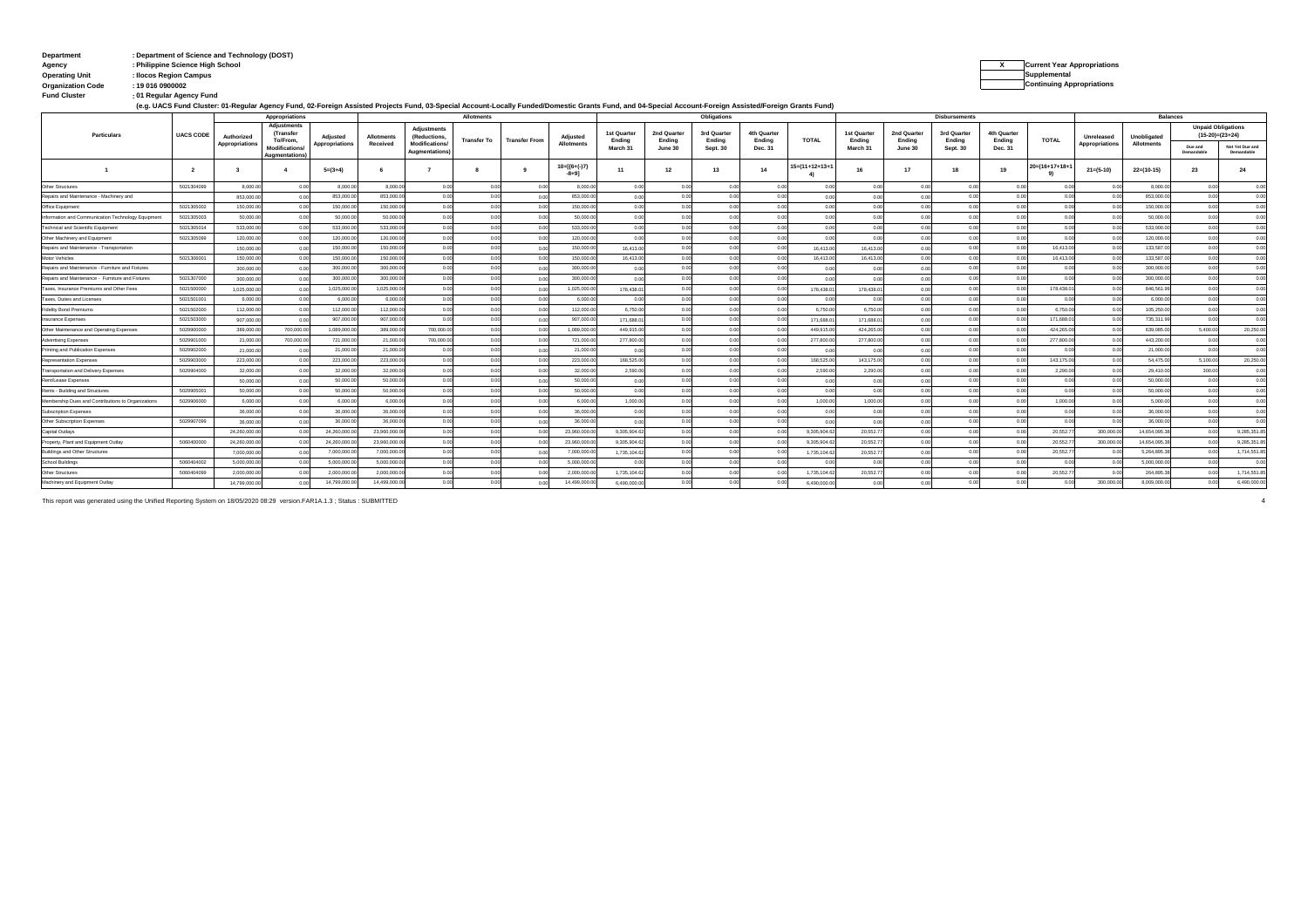| <b>Department</b>     | : Department of Science and Technology (DOST) |                |
|-----------------------|-----------------------------------------------|----------------|
| Agency                | : Philippine Science High School              | Current Year / |
| <b>Operating Unit</b> | : Ilocos Region Campus                        | Supplemental   |

**: Fund Cluster 01 Regular Agency Fund**

**Organization Code : 19 016 0900002 Continuing Appropriations**

| (e.g. UACS Fund Cluster: 01-Regular Agency Fund, 02-Foreign Assisted Projects Fund, 03-Special Account-Locally Funded/Domestic Grants Fund, and 04-Special Account-Foreign Assisted/Foreign Grants Fund) |  |
|----------------------------------------------------------------------------------------------------------------------------------------------------------------------------------------------------------|--|
|----------------------------------------------------------------------------------------------------------------------------------------------------------------------------------------------------------|--|

|                                                    |                  | Appropriations |                                                                                        |                            |                               | Allotments                             |                    |                      |                            |                       | Obligations           |                        |                       |                   |                                             | <b>Disbursements</b>             |                                  |                       |                           |                              |                   | <b>Balances</b>                                |                               |  |  |
|----------------------------------------------------|------------------|----------------|----------------------------------------------------------------------------------------|----------------------------|-------------------------------|----------------------------------------|--------------------|----------------------|----------------------------|-----------------------|-----------------------|------------------------|-----------------------|-------------------|---------------------------------------------|----------------------------------|----------------------------------|-----------------------|---------------------------|------------------------------|-------------------|------------------------------------------------|-------------------------------|--|--|
| Particulars                                        | <b>UACS CODE</b> | Authorized     | Adjustments<br><b>(Transfer</b><br>To/From.<br><b>Modifications/</b><br>Augmentations) | Adiusted<br>Appropriations | <b>Allotments</b><br>Received | <b>Adjustments</b><br>(Reductions,     | <b>Transfer To</b> | <b>Transfer From</b> | Adiusted                   | 1st Quarter<br>Ending | 2nd Quarter<br>Ending | 3rd Quarter<br>Endina  | 4th Quarter<br>Ending | <b>TOTAL</b>      | 1st Quarter<br>Ending<br>March <sub>3</sub> | 2nd Quarter<br>Ending<br>June 30 | 3rd Quarter<br>Ending<br>Sept. 3 | 4th Quarter<br>Endina | <b>TOTAL</b>              | Unreleased<br>Appropriations | Unobligated       | <b>Unpaid Obligations</b><br>$(15-20)=(23+24)$ |                               |  |  |
|                                                    |                  | Appropriations |                                                                                        |                            |                               | <b>Modifications</b><br>Augmentations) |                    |                      | <b>Allotments</b>          | March 3               | June 30               | Sept. 30               | Dec. 31               |                   |                                             |                                  |                                  | Dec. 31               |                           |                              | <b>Allotments</b> | Due and<br>Demandabl                           | Not Yet Due and<br>Demandable |  |  |
|                                                    |                  |                |                                                                                        | $5=(3+4)$                  |                               |                                        |                    |                      | $10=[(6+(-)7)$<br>$-8 + 9$ |                       | 12                    | 13                     |                       | $15=(11+12+13+1)$ |                                             |                                  |                                  | 19                    | $20 = (16 + 17 + 18 + 1)$ | $21 = (5-10)$                | $22=(10-15)$      | 23                                             | 24                            |  |  |
| Information and Communication Technology Equipment | 5060405003       | 7,425,000.     |                                                                                        | 7,425,000.                 | 7,425,000.0                   |                                        |                    |                      | 7,425,000.                 |                       |                       |                        |                       |                   |                                             |                                  |                                  |                       |                           |                              | 7,425,000.0       |                                                | 0.00                          |  |  |
| Technical and Scientific Equipment                 | 506040501        | 7.020.000      |                                                                                        | 7.020.000.0                | 6.720.000.0                   |                                        |                    |                      | 6.720.000.0                | 6.490.000.0           |                       |                        |                       | 6,490,000         |                                             |                                  |                                  |                       |                           | 300,000.0                    | 230,000.0         |                                                | 6,490,000.00                  |  |  |
| Other Machinery and Equipment                      | 5060405099       | 354,000        |                                                                                        | 354,000.0                  | 354,000.0                     |                                        |                    |                      | 354,000.0                  |                       |                       |                        |                       |                   |                                             |                                  |                                  |                       |                           |                              | 354,000.0         |                                                | 0.00                          |  |  |
| Furniture. Fixtures and Books Outlav               |                  | 2.461.000      |                                                                                        | 2,461,000.                 | 2,461,000.0                   |                                        |                    |                      | 2.461.000                  | 1.080.800.0           |                       |                        |                       | 1.080.800         |                                             |                                  |                                  |                       |                           |                              | 1.380.200.0       |                                                | 1,080,800.00                  |  |  |
| Furniture and Fixtures                             | 506040700        | 2,461,000      |                                                                                        | 2,461,000.0                | 2,461,000.00                  |                                        |                    |                      | 2,461,000.                 | 1.080.800.0           |                       |                        |                       | 1,080,800         |                                             |                                  |                                  |                       |                           |                              | 1.380.200.0       |                                                | 1,080,800.00                  |  |  |
| B. AUTOMATIC APPROPRIATIONS                        |                  | 4,875,000      |                                                                                        | 4,875,000.                 | 4,875,000.0                   |                                        |                    |                      | 4.875.000.                 | 1.259.489.3           |                       |                        |                       | 1,259,489.        | 839,751.                                    |                                  |                                  |                       | 839,751                   |                              | 3,615,510.63      | 419.738.0                                      | 0.00                          |  |  |
| Retirement and Life Insurance Premiums             |                  | 4,875,000      |                                                                                        | 4,875,000                  | 4.875.000.0                   |                                        |                    |                      | 4.875.000.                 | 1.259.489.3           |                       |                        |                       | 1.259.489         | 839,751                                     |                                  |                                  |                       | 839,751.                  |                              | 3,615,510.63      | 419.738.0                                      | 0.00                          |  |  |
| <b>GRAND TOTAL</b>                                 |                  | 131,589,000    |                                                                                        | 131,589,000.               | 131,289,000.0                 |                                        |                    |                      | 131,289,000.0              | 34,229,050.4          |                       |                        |                       | 34,229,050.4      | 19,809,555                                  |                                  |                                  |                       | 19,809,555.               | 300,000.0                    | 97,059,949.5      | 3,392,189.31                                   | 11,027,305.52                 |  |  |
| Certified Correct:                                 |                  |                |                                                                                        |                            |                               | Certified Correct:<br>$\sim$           |                    |                      |                            |                       |                       | Recommending Approval: |                       |                   |                                             |                                  |                                  | Approved By:          |                           |                              |                   |                                                |                               |  |  |

Budget Officer results are computed to a computation of the computation of the computation of the compus Director of the compus Director **JOSHUA E. GO ANA SANDREA P. BALDEMOR ATTY. JANICE RIALUBIN-TAPUCOL DR. RONNALEE N. ORTEZA**

**Date: Date: Date:**

**Date:**

This report was generated using the Unified Reporting System on 18/05/2020 08:29 version.FAR1A.1.3 ; Status : SUBMITTED 5

**X Current Year Appropriations**